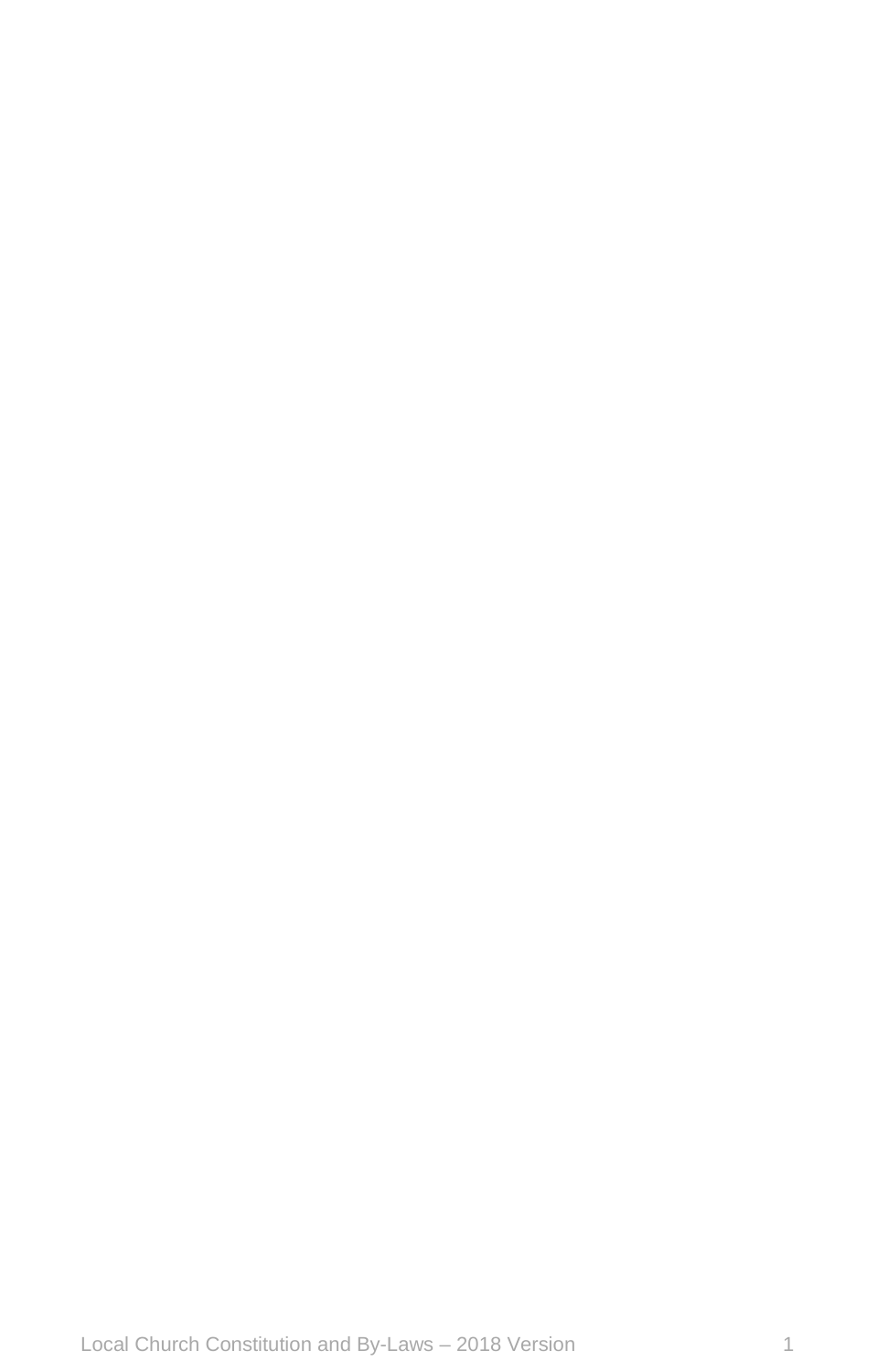#### **ADOPTING THE**  *LOCAL CHURCH CONSTITUTION AND BY-LAWS*

## **CHECKLIST**

*Please note: The terms leadership, church board, pastor's council shall also be considered synonymous until a governance model has been determined for the local church. And further, that the pastor would mean senior pastor or lead pastor.*

- □ Complete Church Information box on page 2
- $\Box$  Ensure that the Chair and Secretary of your *[leadership]* have signed this document in the Church Information box on Page 2
- □ Complete district participation on page 3
- $\Box$  Complete Article 1 with the name of the church as approved by the district on page 4
- $\Box$  Decide on the month of the Annual Congregational Business Meeting (see Article 8.1) on page 6
- □ Choose to establish a Servants Council on page 12 (if choosing not to establish a Servants Council, delete By-Law 2.4)
- □ Choose form of governance: Elected or Pastor's Council see By-Law 3 on page 12
	- □ Delete the wording [Option One Elected or Option Two Pastor's **Councill that isn't relevant**
	- $\Box$  Delete the section that doesn't apply to the local church
- $\Box$  Choose the name given for the leadership as it relates to the form of Governance:
	- □ Church Board
	- Pastor's Council
- $\Box$  Replace all the *[leadership]* notations with the chosen name given (for consistency)
- $\Box$  Change all font colour to black for printing purposes
- $\Box$  Present final draft to the district office for approval
- $\Box$  Present to the congregation for approval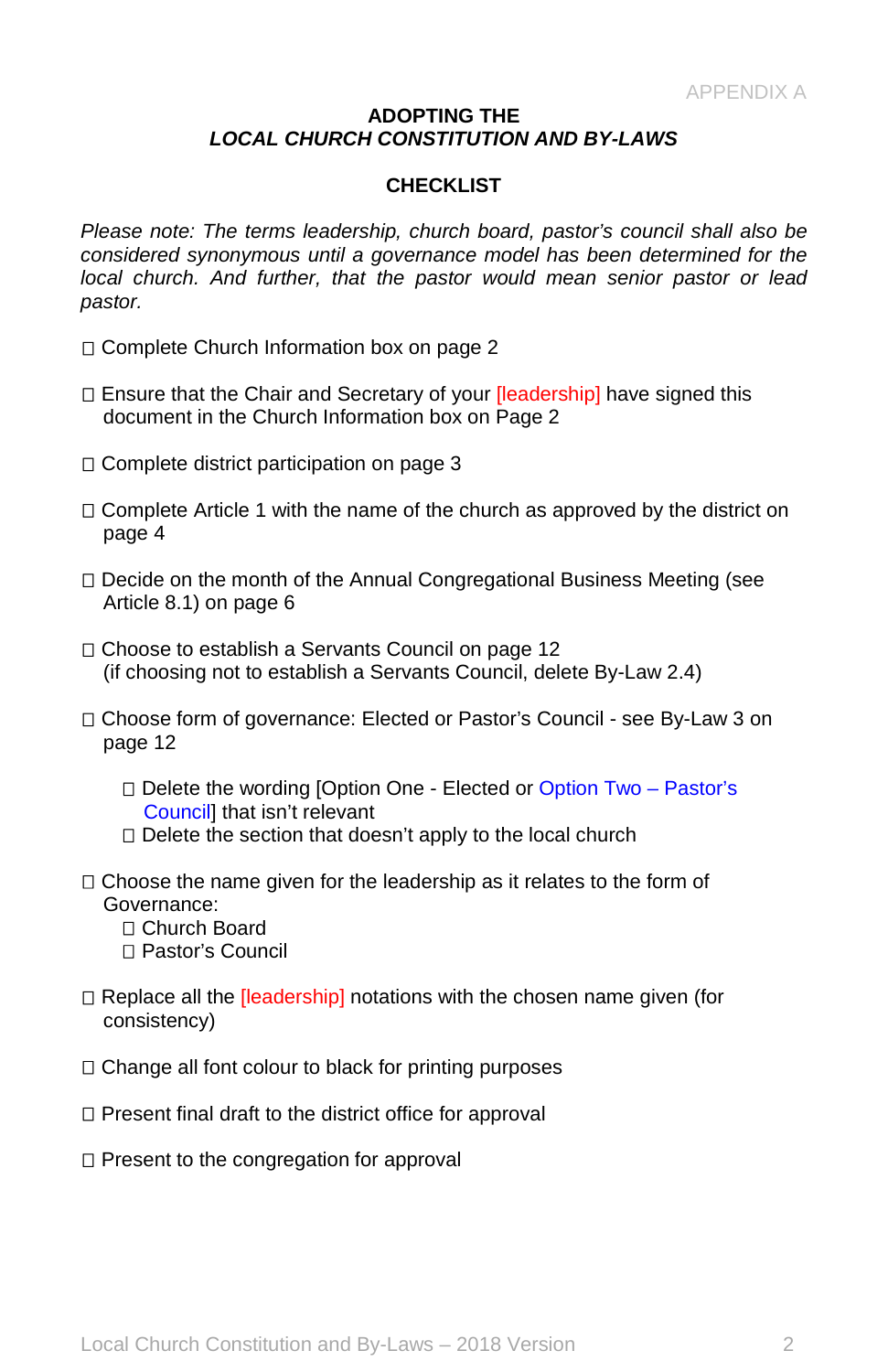## **CONSTITUTION AND BY-LAWS FOR LOCAL CHURCHES**

This *Local Church Constitution and By-Laws* was authorized by the General Conference of The Pentecostal Assemblies of Canada and amended in 2018 for local churches, as defined in this constitution and the constitutions of the General Conference and district conferences of The Pentecostal Assemblies of Canada.

In this constitution, the terms church, assembly and congregation shall be considered synonymous.

| <b>CONSTITUTION AND BY-LAWS OF</b> |                             |  |
|------------------------------------|-----------------------------|--|
|                                    |                             |  |
|                                    |                             |  |
|                                    |                             |  |
| <b>Certified (signed) by</b>       |                             |  |
|                                    | (Chair of [leadership])     |  |
|                                    | (Secretary of [leadership]) |  |
|                                    | ([leadership] member)       |  |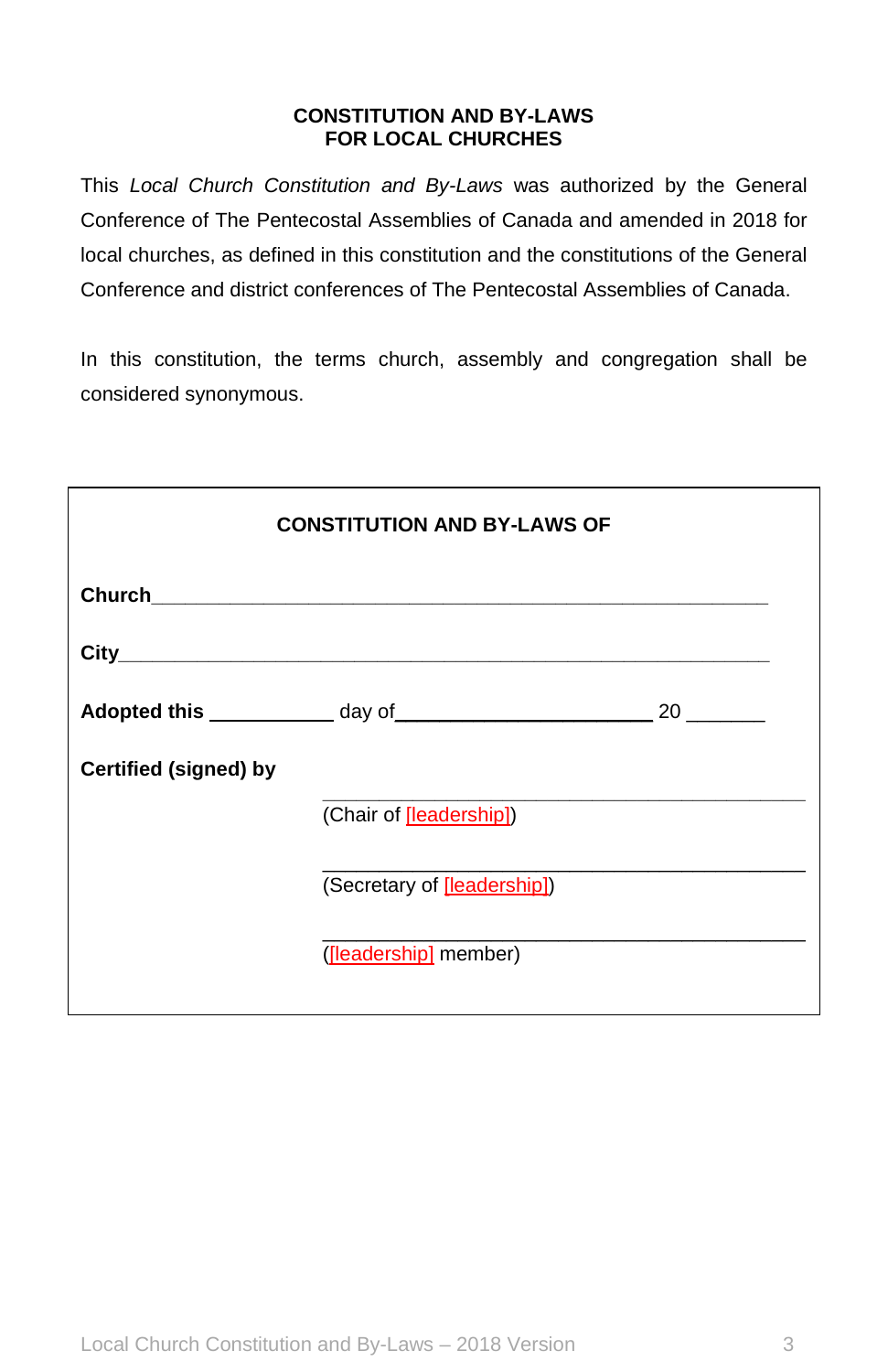## **PREAMBLE**

For the purpose of establishing and maintaining a place for the worship of Almighty God, our Heavenly Father; to provide for Christian fellowship for those of like precious faith where the Holy Spirit may be honoured according to our distinctive testimony; to assume our share of responsibility and the privilege of propagating the gospel of Jesus Christ by all available means, both at home and in foreign lands, we, whose names appear on the local church roster under the above date, do hereby recognize ourselves as a local church in fellowship with The Pentecostal Assemblies of Canada, and shall adopt the following articles of church order and submit ourselves to be governed by them.

All local churches are recognized as self-governing with the inherent right to sovereignty in the conduct of their own affairs. This local church shall voluntarily enter into full cooperative fellowship with churches of like precious faith associated in the

district conference and the General Conference of The Pentecostal Assemblies of Canada, with headquarters at Mississauga, Ontario; and shall share in the privileges and assume the responsibilities enjoined by that affiliation.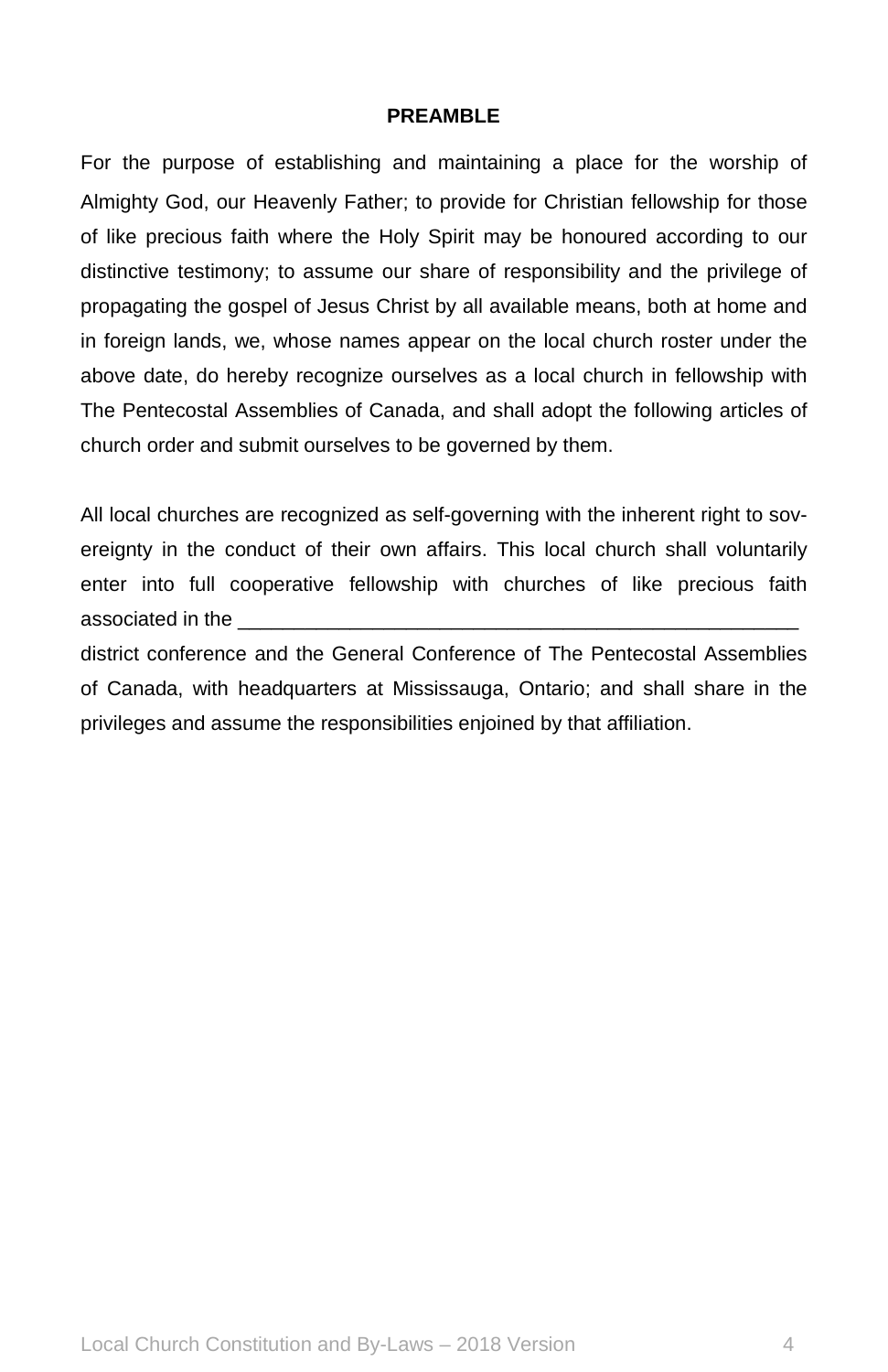# **CONSTITUTION**

- **ARTICLE 1 NAME:** This local church shall be known as
- **ARTICLE 2 DEFINITION - LOCAL CHURCH:** A local church desiring to affiliate with The Pentecostal Assemblies of Canada shall:

\_\_\_\_\_\_\_\_\_\_\_\_\_\_\_\_\_\_\_\_\_\_\_\_\_\_\_\_\_\_\_\_\_\_\_\_\_\_\_\_\_\_\_\_\_\_\_\_\_\_

- **2.1** Assume all financial obligations in providing a place of worship and its operation, and adequate salary for its pastor, together with provision for suitable housing and travel reimbursement. Suitable housing shall be understood to mean an adequate dwelling, together with utilities such as heat, water, hydro and telephone or financial provision for such services.
- **2.2** Assume responsibility in contributing to the support of the district office or branch conference with which it is affiliated, and to The Pentecostal Assemblies of Canada international missions, Bible colleges, and other responsibilities as may be determined by the General Conference of The Pentecostal Assemblies of Canada.
- **2.3** Have properly qualified leadership of sufficient maturity available for selection, and be able to maintain standards of discipline and doctrine over its members.
- **2.4** Petition the respective district executive for status as a local church. In order to obtain this status, it is required that a duly called congregational meeting, presided over by the District Superintendent or an appointee(s), be held, in which there shall be:
	- **2.4.1** an adoption of the *Statement of Fundamental and Essential Truths;* and
	- **2.4.2** acceptance of the *Local Church Constitution and By-Laws,* as approved by the General Conference, together with a decision about the required available options; namely, the size of the [leadership] and the decision concerning who shall be the trustees.
	- **2.5** Ensure that a credential holder of The Pentecostal Assemblies of Canada is established as pastor of the local church or one whom the district executive officers of The Pentecostal Assemblies of Canada approve.
- **2.6** Be duly registered as a charity under the *Income Tax Act*.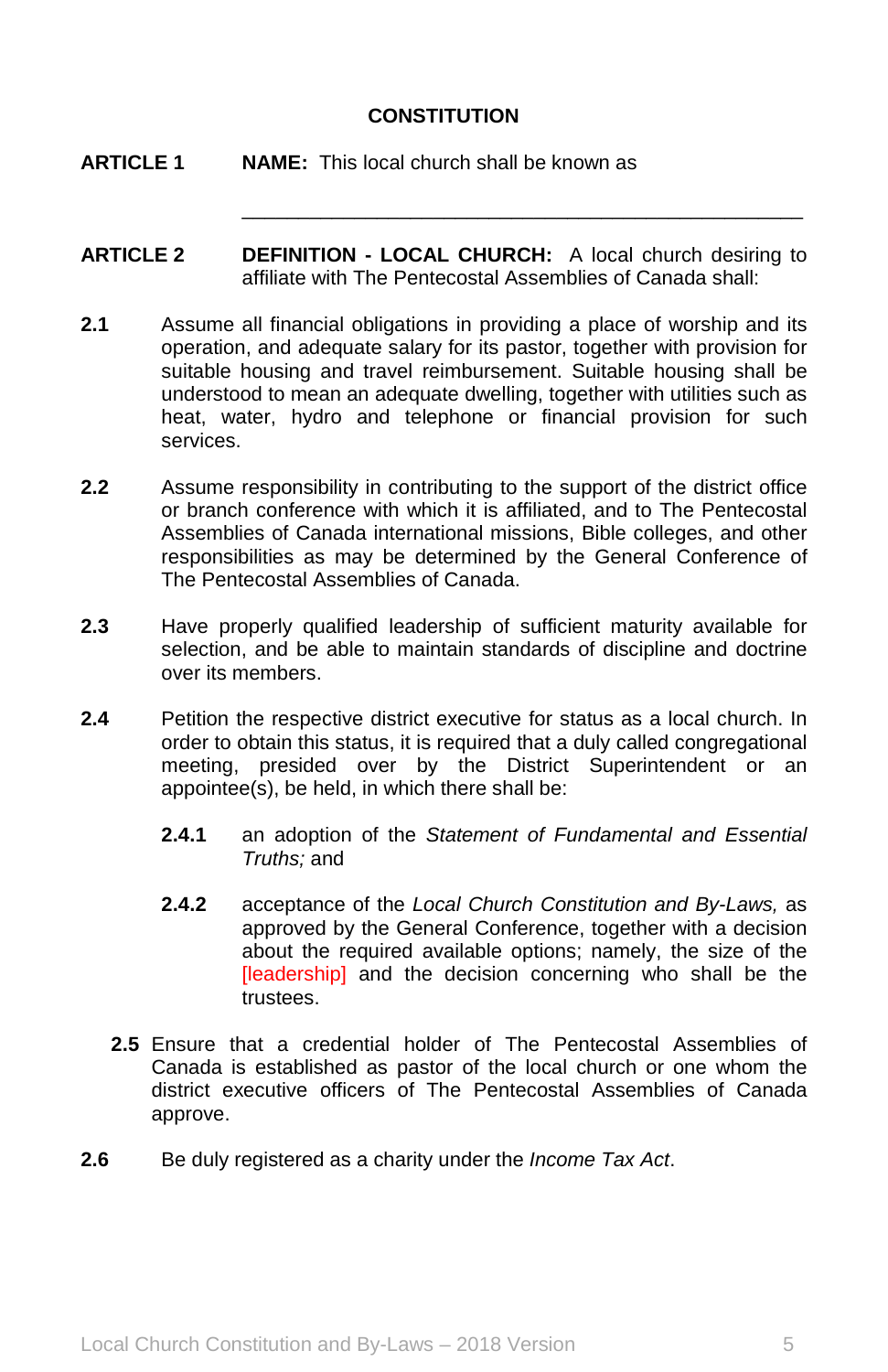# **ARTICLE 3 PREROGATIVES**

- **3.1** This local church shall have the right to govern itself according to the standards of the New Testament Scriptures, "endeavouring to keep the unity of the Spirit in the bond of peace ... till we all come in the
- **3.2** unity of the faith, and of the knowledge of the Son of God, unto a perfect man, unto the measure of the stature of the fullness of Christ" (Ephesians 4:3, 13).
- **3.3** This local church shall have the right to govern itself according to the *General Constitution and By-Laws* and district constitutions and by-laws in force by order of General Conference and district conferences.
- **3.4** This local church shall have the right to develop policies and procedures which quide its operation as determined by the **[leadership]** or the congregation.
- **3.5** This local church shall have the right to purchase or acquire by gift, bequest or otherwise, either directly or as trustee, and to own, hold in trust, use, sell, convey, mortgage, lease or otherwise dispose of any real estate or chattels as may be necessary for the furtherance of its purpose; all in accordance with its constitution and by-laws or as the same may be hereafter modified or amended.
- **3.6** This local church shall have the right to borrow any sum or sums of money from a lender upon the credit of the local church either by way of overdraft, discount, loan, line of credit or otherwise, and upon such terms as they may think proper and as security for any money so borrowed or as security for any advances, reliabilities heretofore made or incurred or that may hereafter be made or incurred, to hypothecate, mortgage, pledge and give to the lender all or any stock, bonds, debentures, negotiable instruments, in action or other real property of the local church or other assets of the local church as they may see fit, or as may be required by or on behalf of the lender, and it is expressly declared that any security given pursuant to this article may be by way of chattel mortgage or in such other form as the lender may require, or as this local church sees fit.
- **3.7** The activities of this local church shall be carried on without purpose of gain for its members, and any profits or other accretions to the organization shall be used solely to promote its objectives, in accordance with its constitution and by-laws or as the same may be hereafter modified or amended.
- **3.8** In the event of dissolution or winding up of the organization, all its remaining assets after payment of liabilities shall be distributed to The Pentecostal Assemblies of Canada for its continuing ministries.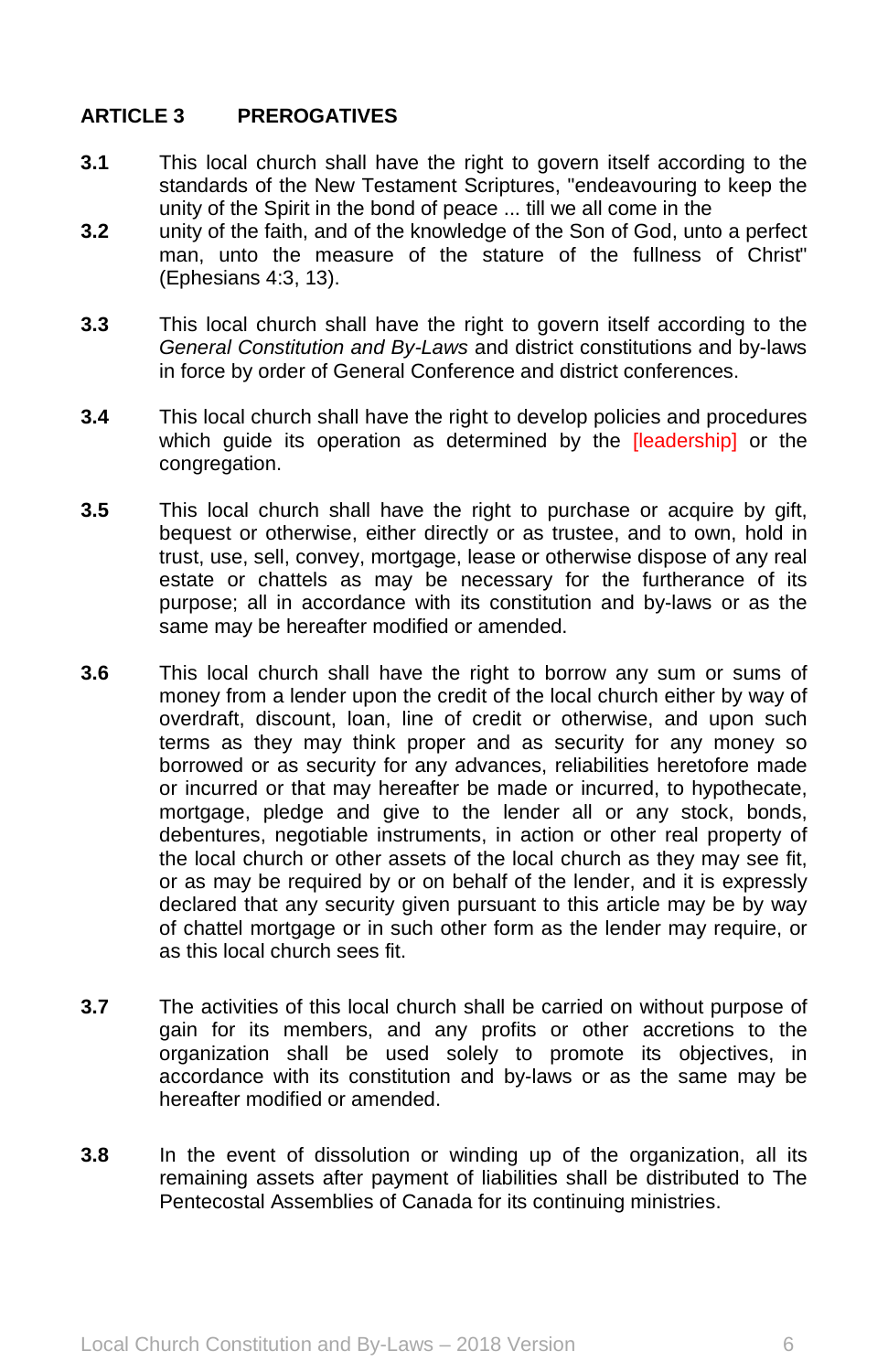**ARTICLE 4 TENETS OF FAITH:** We believe most assuredly that the Holy Scriptures are God's final revelation and constitute our allsufficient rule for faith and practice. This local church, by virtue of its affiliation with The Pentecostal Assemblies of Canada, shall accept the current version of the *Statement of Fundamental and Essential Truths*, as approved by the General Conference of The Pentecostal Assemblies of Canada.

## **ARTICLE 5 ORDINANCES AND PRACTICES**

### **5.1 ORDINANCES**

- **5.1.1** The ordinance of baptism by immersion in water (Matthew 28:19) shall be administered to all those who have repented of their sins, and have believed on the Lord Jesus Christ to the saving of their souls, and who give clear evidence of their salvation (Romans 6:3-5; Colossians 2:12).
- **5.1.2** The ordinance of the Lord's Supper shall be regularly observed as enjoined in the Scriptures (Luke 22:19-20; 1 Corinthians 11:23-26).

# **5.2 PRACTICES**

- **5.2.1** Dedication of children
- **5.2.2** Prayer for the baptism with the Holy Spirit
- **5.2.3** Prayer for the sick
- **5.2.4** Christian marriage (as defined by the *Statement of Fundamental and Essential Truths* of The Pentecostal Assemblies of Canada)
- **5.2.5** Christian burial of the dead

#### **ARTICLE 6 MEMBERSHIP**

**6.1** Persons desiring to become members of this local church shall give credible profession of faith in the Lord Jesus Christ as Saviour. They shall give evidence of compliance with the biblical standard of Christian practice and manifest spiritual growth by giving evidence of the fruit of the Spirit: "love, joy, peace, patience, kindness, goodness, faithfulness, gentleness and self-control" (Galatians 5:22,23 NIV).

> They shall refrain from "acts of the sinful nature: sexual immorality, impurity and debauchery, idolatry and witchcraft; hatred, discord, jealousy, fits of rage, selfish ambition, dissensions, factions and envy;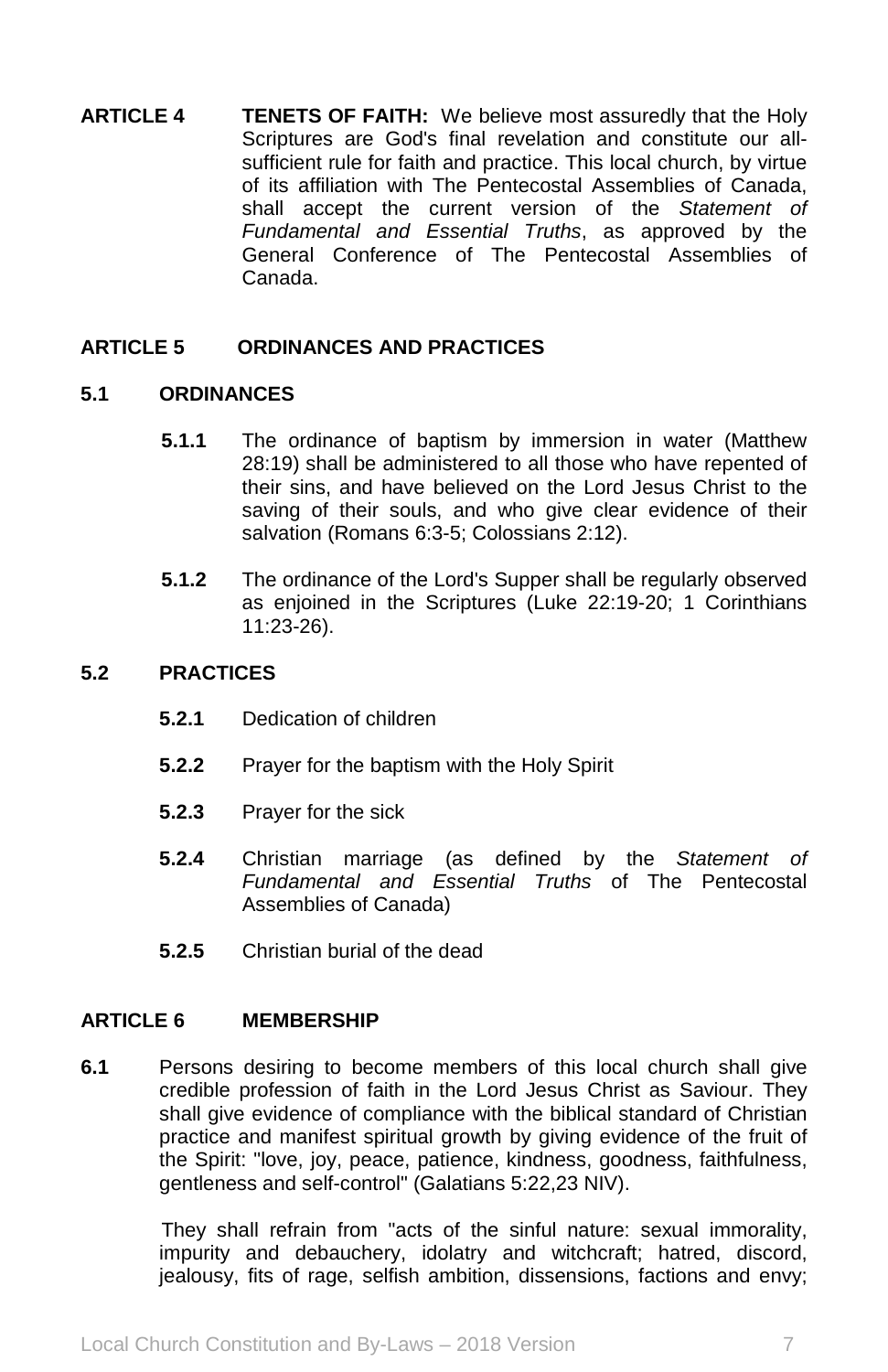drunkenness, orgies, and the like" (Galatians 5:19-21 NIV). Sexual immorality shall be interpreted to mean common-law marital relationships, pre-marital and extra-marital sexual relationships (1 Corinthians 6:15-18; 7:1-2; 1 Thessalonians 4:3-8; Hebrews 13:4), and all forms of homosexual activity, along with other practices deemed inexcusable for Christian conduct, and which place a person under God's judgment (Romans 1:26-2:11).

They shall indicate a desire to live in harmony with this body of believers, shall accept the doctrinal standards as set forth in the *Statement of Fundamental and Essential Truths*, and shall be regular financial supporters of this local church.

- **6.2** Membership shall consist of the following:
	- **6.2.1** *Regular Members.* Persons 18 years of age and over who fulfil the requirements of Article 6.1 shall be known as regular members.
	- **6.2.2** *Junior Members.* Persons between the ages of 12 and 18 who fulfil the requirements of Article 6.1 may be eligible for junior membership. Such membership does not qualify for voting privileges at congregational business meetings.

# **ARTICLE 7 PASTOR AND [LEADERSHIP]**

## **7.1 PASTOR**

- **7.1.1** Nominations for pastor shall be submitted to the local church congregation by the *[leadership]*, after consultation with the District Superintendent.
- **7.1.2** The pastor must be one who holds an active credential in good standing with The Pentecostal Assemblies of Canada or one whom the district executive officers of The Pentecostal Assemblies of Canada approve.
- **7.2 OFFICERS:** The officers of this local church shall be the pastor, secretary, treasurer, and such other officers as may be determined by this local church from time to time.
- **7.3 [LEADERSHIP]:** The [leadership] shall consist of the pastor and not fewer than three (3) [leaders] (if more, the exact number and the resolution authorizing the same must be duly recorded in the church minutes). After the setting in order of the church and the creation of the [leadership], the lay members of the **[leadership]** shall be selected in accordance with the resolution of this church. The pastor shall act as chair of the [leadership]. When a pastorate becomes vacant, the District Superintendent or the District Superintendent's authorized representative shall be empowered to act in the full legal capacity of the pastor in consultation with the [leadership]. The District Superintendent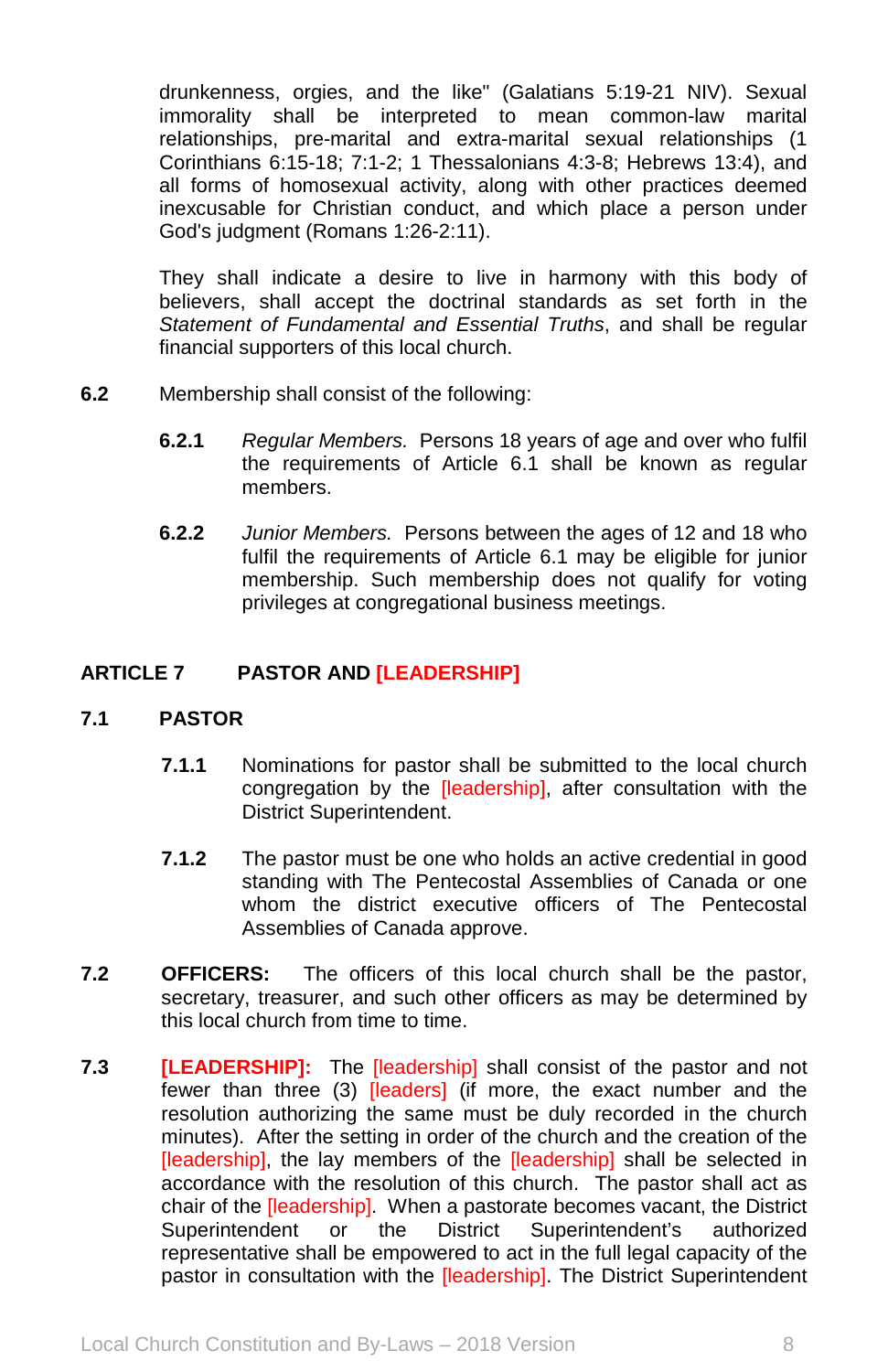shall arrange to supply the pulpit with suitable ministry until such time as a new pastor has been duly installed.

**7.4** The local church may extend membership privileges to a district leader, or another Pentecostal Assemblies of Canada credential holder, and may invite the individual to serve on the [leadership].

## **ARTICLE 8 BUSINESS MEETINGS**

- **8.1 ANNUAL CONGREGATIONAL BUSINESS MEETING:** The annual congregational business meeting shall be held in the month of [January] each year on a suitable date unless otherwise decided by the [leadership].
- **8.2 SPECIAL BUSINESS MEETINGS:** Special business meetings may be called by:
	- **8.2.1** The pastor;
	- **8.2.2** The secretary of the [leadership] upon written order of a majority of the [leadership];
	- **8.2.3** By petition by no less than one-half (1/2) of the regular members of the congregation. Such petition shall be handed to the [leadership], whose duty it shall be to give notice of such meeting.
- **8.3 NOTICE OF BUSINESS MEETINGS:** Two weeks (14 days) notice shall be given of the annual congregational business and special business meetings with a public announcement in the main service(s) as well as being posted and publicized in the local church. It shall include date, time and purpose of the meeting.
- **8.4 AGENDA:** The agenda shall be prepared by the pastor and [leadership]. An agenda item may be submitted for consideration to the [leadership] by a member of the congregation in good standing. It must be in writing, signed, and in the possession of the **[leadership]** at least 10 days prior to the meeting.
- **ARTICLE 9 PROPERTY:** All real estate owned by this local church shall be held in the name of The Pentecostal Assemblies of Canada according to the terms of the *Declaration of Trust*, or, by the trustees of the local church as a local church of The Pentecostal Assemblies of Canada or, in the case of an incorporated local church, may be held by the local church in its corporate name as a local church of The Pentecostal Assemblies of Canada.

The acquiring and disposal of real property shall be decided by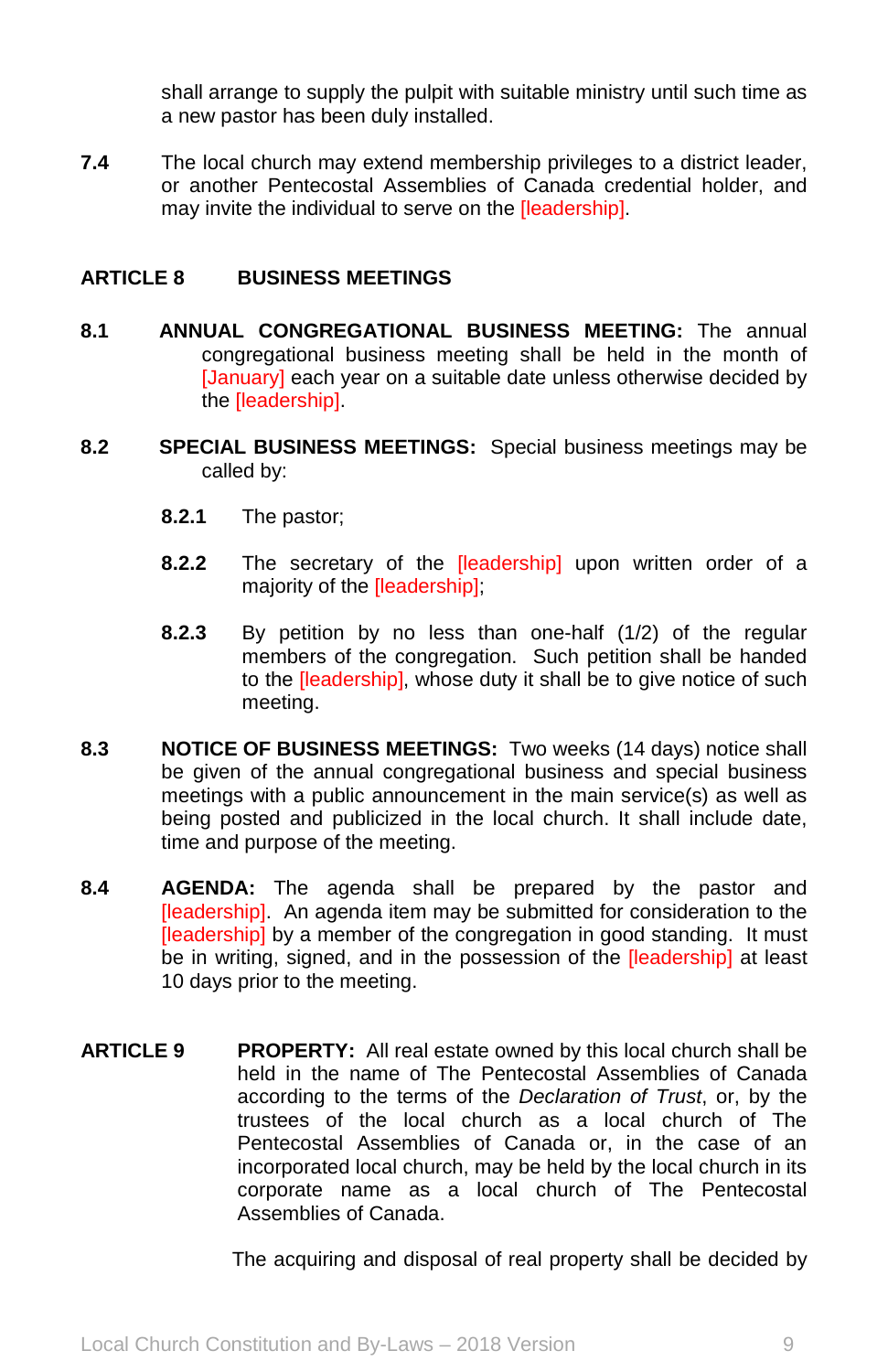a two-thirds (2/3) majority of the eligible votes cast by members present at a duly called congregational business meeting. Where property is placed in trust with The Pentecostal Assemblies of Canada, a 75 percent majority of eligible votes cast by members present at a duly called congregational business meeting shall be required.

In the matter of disposing of any real property of this local church, this congregation shall be subject to the property regulations in force from time to time in the by-laws of The Pentecostal Assemblies of Canada and the district constitution and by-laws, the applicable provincial laws, and the *Declaration of Trust*, where applicable.

- **ARTICLE 10 DEPARTMENTS:** The departments of this local church may be Christian Education, Youth Ministries, Men's Ministries, Women's Ministries, and Children's Ministries. The [leadership] shall have authority to institute such other departments of this local church as deemed necessary from time to time.
- **ARTICLE 11 AMENDMENTS:** This constitution may be amended at any annual congregational business meeting of this local church or at any special congregational business meeting duly called for that specific purpose, provided that a copy of the proposed amendment has been presented in writing to the [leadership] and to the District Superintendent at least 30 days before the date of the congregational business meeting, and providing that notice of said proposed amendment shall have been given in the announcements of the said congregational business meeting.

A copy of the proposed amendment or amendments shall be available to any voting member between the time of the announcement and the time of the congregational business meeting on application to the secretary of the [leadership].

An amendment to be adopted shall require a two-thirds (2/3) majority vote of the members present and voting at the meeting. Such amendment shall not be contrary to the regulations of the General Conference or the *General Constitution and By-Laws* or district constitution and by-laws or *Local Church Constitution and By-Laws* of The Pentecostal Assemblies of Canada, the applicable provincial laws, and the *Declaration of Trust*, where applicable.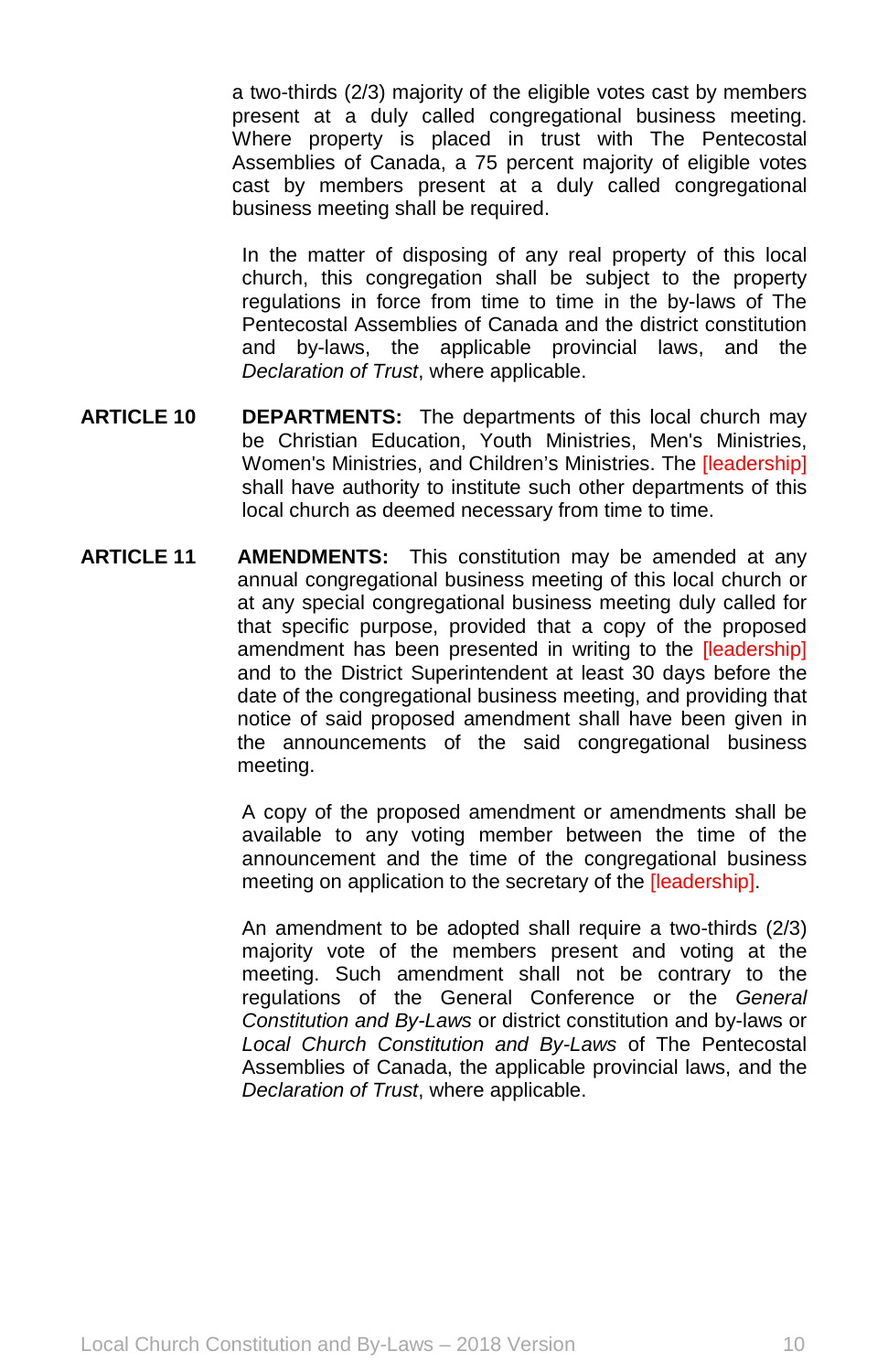### **BY-LAW 1 MEMBERSHIP**

**1.1 MEMBERSHIP COMMITTEE:** A membership committee composed of the pastor and the [leadership] shall receive applications for membership, shall make investigation relating thereto as it deems proper, and shall approve for admission into the local church those applicants who meet membership requirements.

## **1.2 PROCEDURE FOR APPLICATION**

- **1.2.1** Application for membership shall be received on a signed application form whereby the applicant agrees to abide by the provisions of the *Local Church Constitution and By-Laws*  including the terms of membership as stated in Article 6.1.
- **1.2.2** Applicants who have been approved by the membership committee for membership in this local church shall be publicly received into the local church (Galatians 2:9) and may receive notification confirming membership. Membership may be reviewed annually by the membership committee.
- **1.3 TRANSFER:** Members who move from another local church and desire to have their membership transferred should request a certificate or letter of transfer from the membership committee of the former local church for presentation to the membership committee of this local church. Members who move to another local church shall be given, upon written request, a certificate or letter of transfer by the membership committee of this local church.
- **1.4 DISMISSAL OF MEMBERSHIP:** Grounds for dismissal of membership in this local church shall include the following:

## **1.4.1 VOLUNTARY RESIGNATION OF MEMBERSHIP**

- **1.4.1.1** Voluntary withdrawal from membership in this local church or reception into the membership of another congregation;
- **1.4.1.2** Issuance of a transfer letter;
- **1.4.1.3** Absence from the regular services of the local church for three (3) consecutive months, upon issuance of a letter from the membership committee noting this voluntary withdrawal.
- **1.4.2 DISCIPLINARY DISMISSAL OF MEMBERSHIP:** Upon the conclusion of disciplinary procedures according to By-Law 6 of the *Local Church Constitution and By-Laws* which finds a member responsible for a failure under the causes of disciplinary action.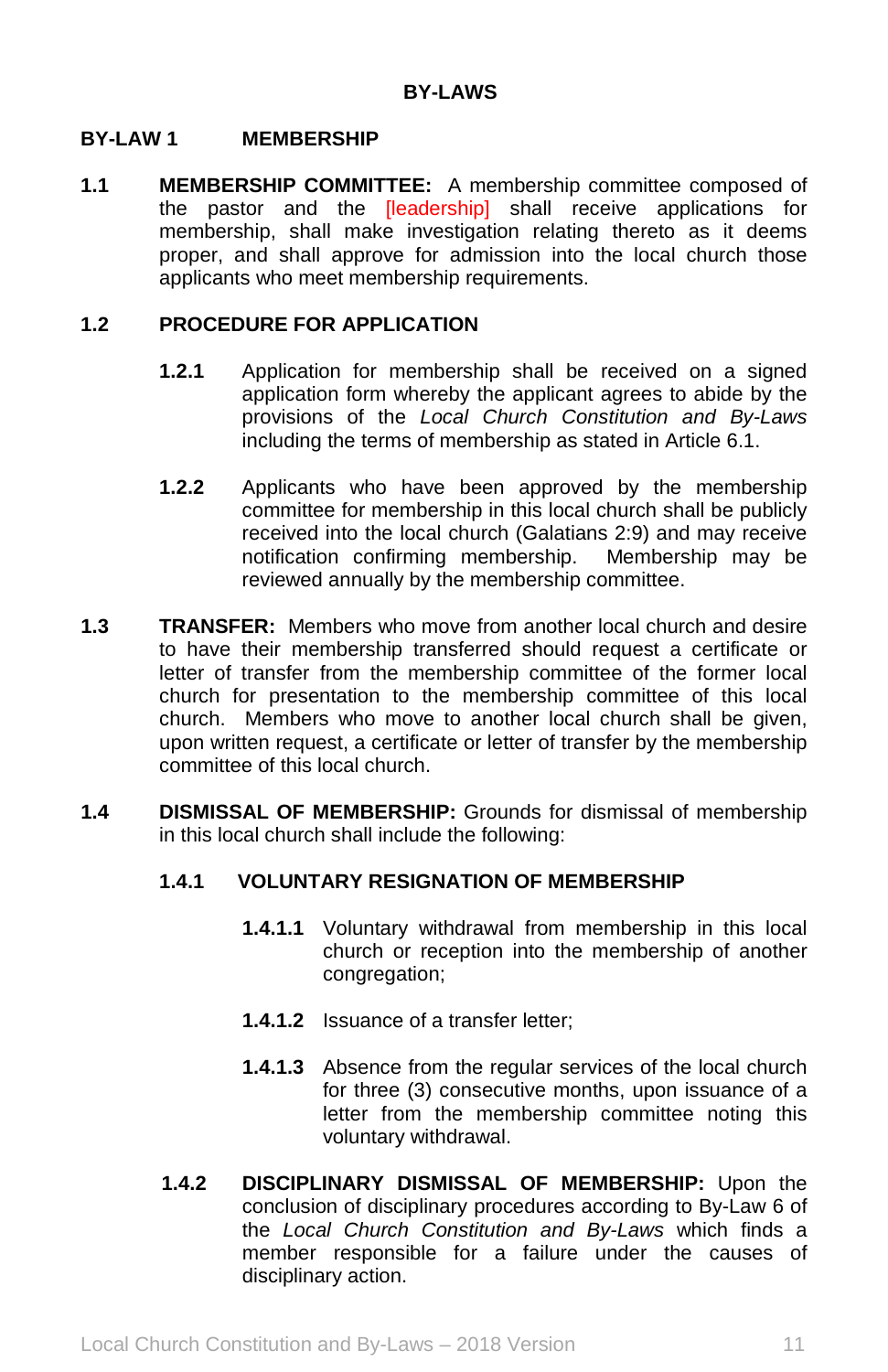# **BY-LAW 2 PASTOR AND [LEADERSHIP]**

## **2.1 PASTOR**

- **2.1.1 APPOINTMENT AND CALL:** A call shall be extended to a pastor when the pastor receives a two-thirds (2/3) majority of the ballots cast at a meeting duly convened for that purpose. Upon acceptance of the call or confirmation of the appointment, a ministry agreement shall be established.
- **2.1.2 DUTIES:** The pastor shall be considered the primary spiritual overseer of the local church and shall, with the [leadership], direct all of its activities. (The pastor shall consult with the [leadership] regarding the ongoing health and wholeness of the congregation and to ensure the appropriate ministries and programs are in place to accomplish the same). The pastor shall arrange for all special meetings and events. The pastor shall act as chair of all the business meetings of the local church, and of the [leadership]. The pastor shall be, ex officio, a member of all committees and departments. The pastor shall provide for all the services of the local church, and no person shall be invited to speak or preach in the local church without the approval of the pastor (and as provided in *General Constitution and By-Laws* 10.5.5 and 10.5.6). No congregational or [leadership] meeting shall be held in the absence of the pastor without the written authorization of the pastor.
- **2.1.3 CONCLUSION OF MINISTRY AGREEMENT:** The pastor may conclude their ministry agreement by giving a minimum of one (1) month written notice to the congregation or to the [leadership] by a letter addressed to the secretary of the [leadership] of the local church. The pastor must also immediately notify the District Superintendent of this conclusion of ministry agreement.
- **2.1.4 VACANCY:** When the pastorate becomes vacant, the District Superintendent or the authorized representatives of the District Superintendent shall be empowered to act in the full legal capacity of the pastor, who shall arrange to supply the pulpit with suitable pulpit ministry until such time as a new pastor has been duly installed.
- **2.1.5 EXTENDED ABSENCE:** In the event that the pastor is or may be absent for an extended period due to inability or ineligibility to serve, the District Superintendent or their authorized representative may, in conjunction with the board, assist in arranging for pulpit supply and chair the board.
- **2.1.6 PASTOR/CONGREGATION RELATIONSHIP:** When difficulties have arisen between the pastor and the [leadership]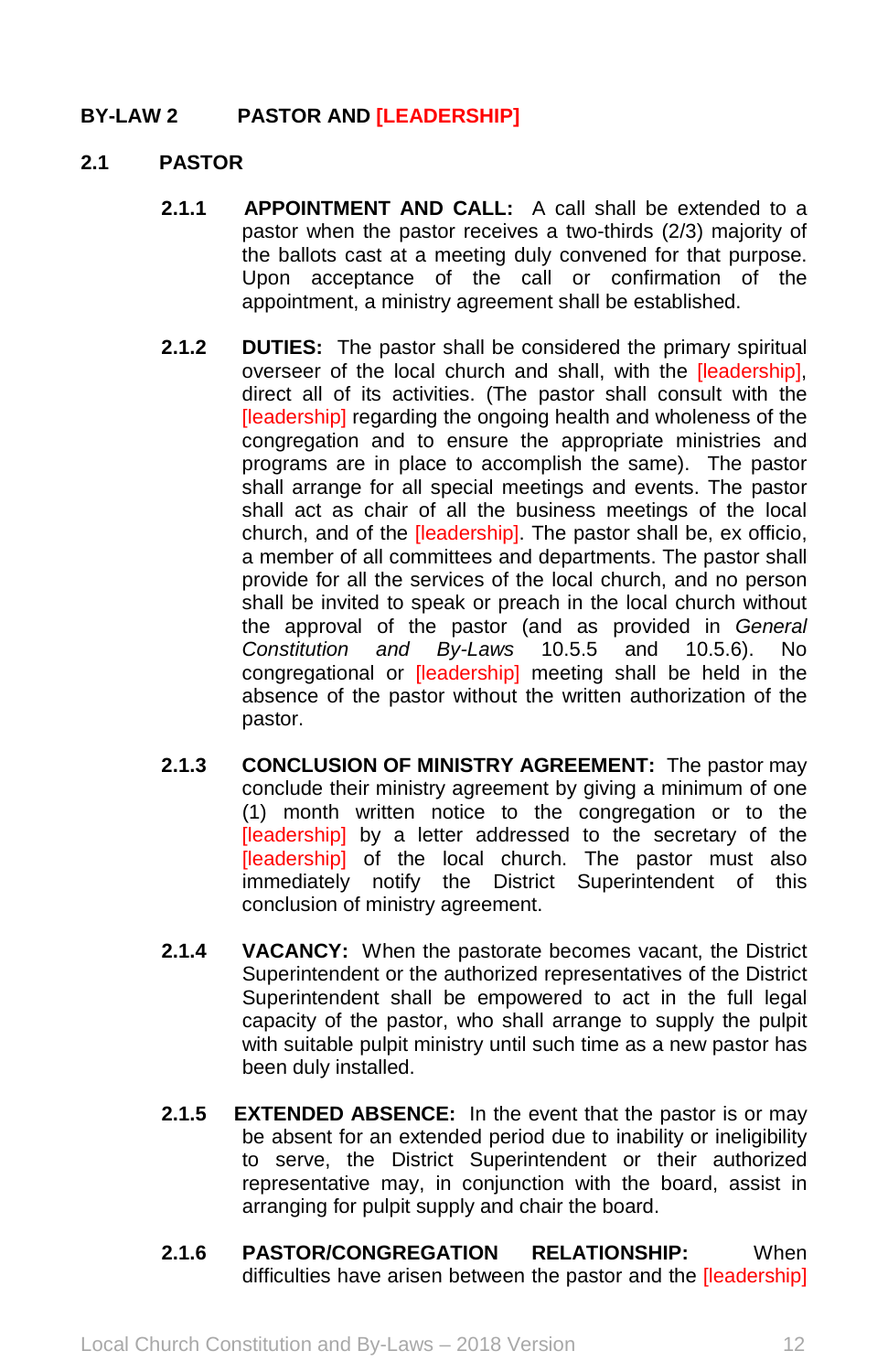or congregation which do not involve the credentials of the pastor, but only the position as pastor, and which apparently cannot be resolved at the local level, the pastor, the [leadership] or a quorum consisting of not fewer than one-third (1/3) of the regular members of the local church shall have the right to appeal to the district executive for help in resolving the impasse.

The refusal of a pastor to call a meeting of the [leadership] shall constitute the **[leadership's]** right to appeal to the district executive.

If a satisfactory settlement cannot be reached, the District Superintendent may call a congregational meeting, to be presided over by the District Superintendent or the authorized representative of the District Superintendent.

If the District Superintendent, or their representative, calls for a vote of confidence in the pastor, the roster for the vote shall include only those members who held membership 60 days prior to the vote of confidence and shall exclude the pastor and members of the pastoral staff, as identified in the minutes of the [leadership], and their spouses, who shall not be included in the quorum necessary to have a congregational meeting. The vote shall require a simple majority in support of the pastor, for the pastor to retain the position as pastor. If such is not achieved, the pastor's duties shall be terminated immediately, and the pastor shall be given a minimum of one (1) month salary but not more than three (3) months salary with benefits and the use of the parsonage during that period, or the regular housing allowance if the pastor is not living in the church parsonage. If the pastor has served for a period of a minimum of two (2) years and has failed to receive the required majority in the confidence vote, or has complied with a request from the [leadership] to conclude their ministry agreement, the pastor shall be given a maximum of three (3) months salary with benefits and the use of the parsonage during that period, or the equivalent housing allowance if the pastor is not living in the church parsonage.

**2.1.7 CHARGES INVOLVING CREDENTIALS:** Allegations leading to charges in matters involving the right of a credentialed staff member to hold credentials with The Pentecostal Assemblies of Canada as defined in By-Law 10.6.2 of the *General Constitution and By-Laws* must be made to the district in writing, and properly signed by one who is willing to appear in person and give testimony concerning the charges. Charges brought against a credential holder shall be dealt with according to provisions made in the *General Constitution and By-Laws* of The Pentecostal Assemblies of Canada.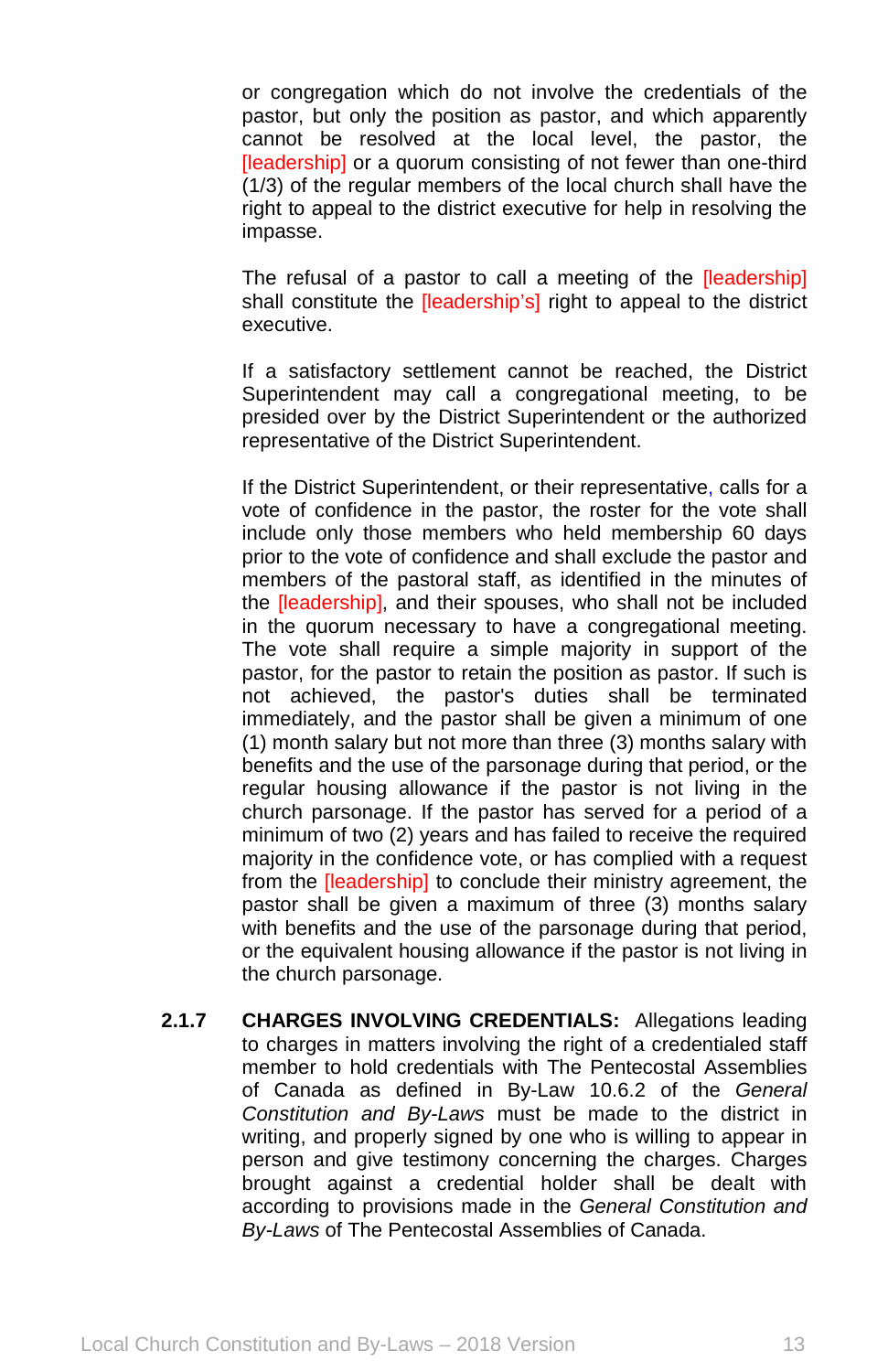**2.1.8 CHARGES INVOLVING THE** *CRIMINAL CODE* **OF CANADA:** In the event that ministry is restricted by the District Superintendent as a result of a credential holder being charged under the *Criminal Code* of Canada, the credential holder shall continue to receive remuneration for a maximum of three (3) months.

# **2.2 OFFICERS**

- **2.2.1 SECRETARY – TREASURER:** The secretary-treasurer shall be capable of performing such clerical duties as this office requires, and shall be appointed annually by the *[leadership]*, and may be one (1) of its own members. The offices of secretary and treasurer may be filled by the same person, who may or may not be a member of the [leadership].
- **2.2.2 DUTIES – SECRETARY:** The secretary shall be custodian of the records of the various congregational meetings and shall record the same in record books provided for that purpose. The secretary shall preserve the records of the local church and prepare reports as directed by the *[leadership]*.
- **2.2.3 DUTIES – TREASURER:** The treasurer shall be the custodian of the general funds of the local church and shall ensure the deposit of the same in a chartered bank or credit union in the name of the local church, and shall ensure the disbursement of such funds as authorized by the [leadership]. The treasurer shall ensure that an accurate record of accounts is kept, and shall present a financial statement at the annual congregational meeting and at any other time when requested to do so by the [leadership] or the local church congregation. The books shall be reviewed before the annual congregational meeting by financially qualified individuals appointed by the [leadership].
- **2.2.4 DUTIES - OTHER OFFICERS:** Departmental officers' terms of reference shall be outlined in the departmental constitution, as adopted by this congregation.

# **2.3 [LEADERSHIP]**

**2.3.1 QUALIFICATIONS:** The qualifications for service on the [leadership] shall be determined and approved in accordance with the policy of this local church, as guided by such scriptural provisions as are cited in Acts 6:3, 1 Timothy 3:8-13, and Titus 1:5-9. The official *[leadership]* shall be comprised of members who are of good report and sound judgment, examples to the congregation in matters of stewardship, church attendance, and spiritual maturity, and seeking constantly, as sanctified vessels, to be filled with the Holy Spirit (Acts 2:4; Ephesians 5:18).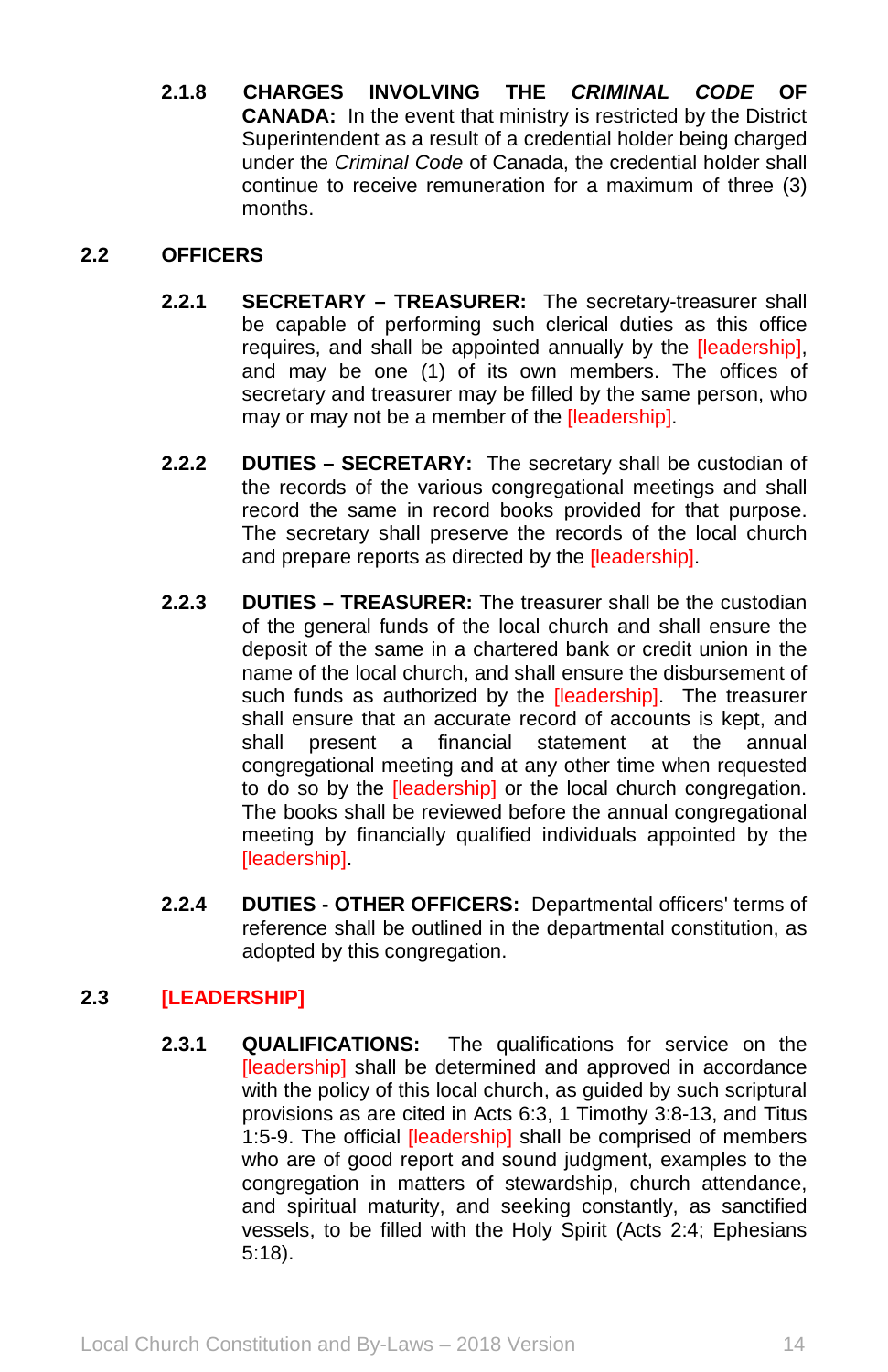# **2.3.2 DUTIES**

- **2.3.2.1** The *[leadership]* is chosen to serve the church with the pastor in matters pertaining to the operation of the local church. They shall assist in the ministry of its ordinances and shall act in the examination of applications for membership, and also in the administration of the discipline of the local church. They shall appoint a recording secretary from among their members to record the minutes of their meetings.
- **2.3.2.2** A majority present in any meeting of the **[leadership]** shall constitute a quorum, provided that all the members have been notified to be present.
- **2.3.2.3** It shall be the duty of the [leadership] to ensure that an adequate compensation package is provided for the pastor, together with suitable housing facilities. Suitable housing facilities shall be understood to mean an adequate dwelling in good repair, together with utilities such as heat, water, electricity and telephone or financial provision for such services, and a vehicle allowance. An annual salary review shall be made.
- **2.3.2.4** A majority of the **[leadership]** shall have the right to ask the pastor to convene an official *[leadership]* meeting.
- 2.3.2.5 Where there is need for trustees, the [leadership] shall name at least three (3) of its members to act in that capacity.
- **2.3.2.6** The [leadership], with the pastor, shall meet regularly for the transaction of routine business for the local church, the time and place to be announced by the pastor

# **2.3.3 ACCOUNTABILITY**

**2.3.3.1 TO THE PASTOR:** To support the pastor in his/her primary responsibility to his/her family; encourage and enable the pastor to a continual growth in leadership through continuing education, development, courses, seminars, and resources; assure administrative excellence in financial reporting, strategic planning, communication, labour relations and other assigned duties; assist in creating and implementing a vision and strategy for the church; assist in the development of that church as a disciple-making, equipping community; ensure a global missions strategy and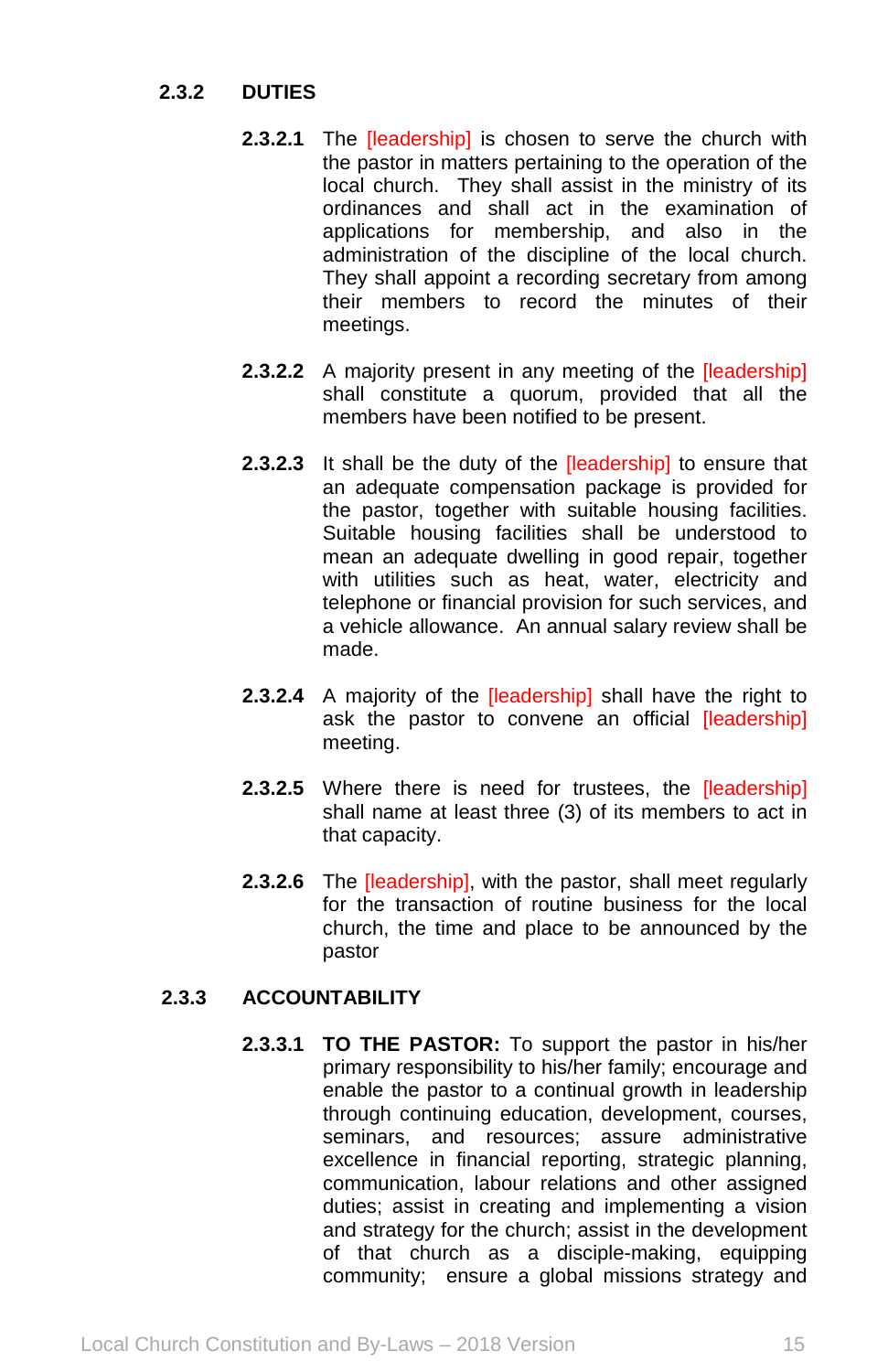commitment; respect and understand mutual accountability (Rom. 1:8); and provide covering, care, and nurture for the pastor.

- **2.3.3.2 TO OTHER MEMBERS OF [LEADERSHIP]:**  Support the **[leadership]** in their primary responsibility to their family; encourage and enable the [leadership] to a continual growth in leadership through prescribed courses made available through The Pentecostal<br>Assemblies of Canada; assume responsibility for assume responsibility for areas of expertise and giftedness to assure administrative excellence in the church; fulfill assigned duties as directed by the [leadership]; assist in creating and implementing a vision and strategy for the church; assist in the development of the church as a disciple-making, equipping community; ensure that adequate resources are available for touching, reaching and discipling the community; ensure a global missions strategy and commitment; respect and understand mutual accountability (Rom. 1:8); and provide covering, care, and nurture for each member of the [leadership]. It is expected that the [leadership] will function in confidentiality and loyalty, and model personal discipleship, which will contribute to the well being, reputation, and respect of the entire [leadership].
- **2.3.3.3 TO THE CONGREGATION:** Model healthy family life and teach family values; ensure that adequate resources are available for touching, reaching and discipling the community; ensure clear communication of the vision, strategy and needs to the congregation; ensure that an adequate membership process is in place (including education, ministry, accountability and discipline); assist the congregation in understanding their spiritual responsibility to serve, give, share and be involved; assist the congregation in understanding their responsibility to support the leadership in its vision and direction for the future and health of the church; and assist the congregation to understand its role in, and commitment to, the community, as an agency of grace and spiritual light.
- **2.3.3.4 TO THE COMMUNITY:** Understand their role of modeling Christian values of grace, love and acceptance to the community; raising church awareness of the community's needs, and the responsibility of the church to the community; to pray for and encourage the leadership of the community; and uphold and communicate justice and truth in the community.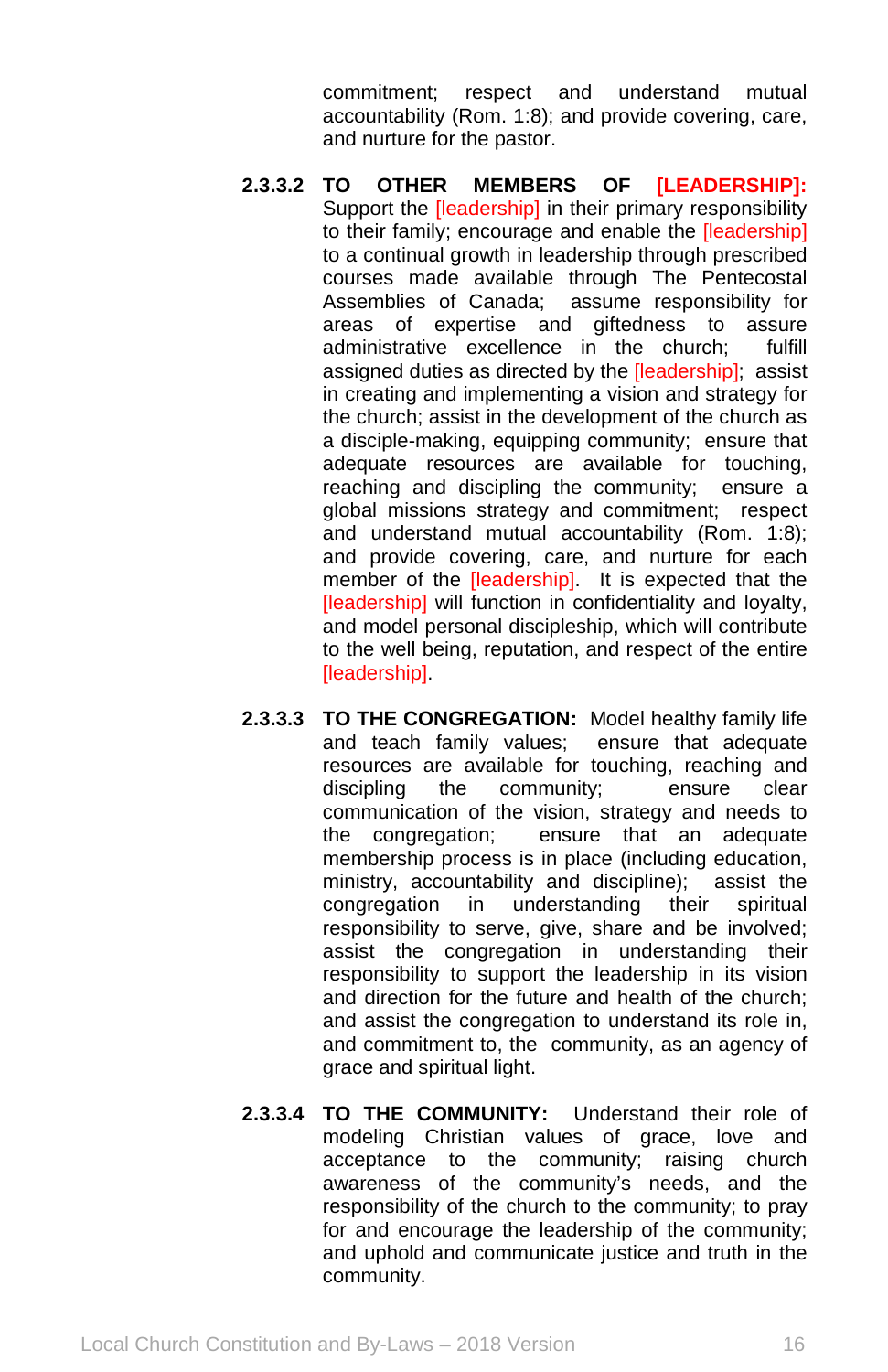# **2.3.4 TERM OF OFFICE**

- **2.3.4.1** The term of office of all lay members of the [leadership] shall be for either one, two or three years, as determined by the local congregation. After a member has served for six consecutive years, the member will not be considered eligible to serve on the [leadership] for a period of one (1) year.
- **2.3.4.2** Termination of membership on the [leadership] shall occur if any [leadership] member, during the term of office, shall resign, move away, and cease to be a member of the congregation or be disqualified according to By-Law 1.4 of these by-laws. Provision is hereby made for the remaining members of the [leadership] to appoint a successor until the next annual meeting.

## **2.3.5 CONFLICT OF INTEREST**

- **2.3.5.1** [Leadership] members shall not place themselves in a position where there is conflict of interest between their duties as [leadership] members and personal interests. Every *[leadership]* member who is in any way directly or indirectly interested in, or may become interested in, an existing or proposed contract, transaction, or arrangement with the church or who otherwise has a conflict of interest by virtue of involvement of a family member or the involvement of an employer, partner, business associate, or a corporation that the member is involved with as either a director, shareholder, officer, employee, or agent, then such [leadership] member shall declare a conflict of interest fully at a meeting of the board and withdraw from any discussion or vote.
- **2.3.5.2** The pastor, who serves as a member of the [leadership], or any member of the pastoral staff, shall absent himself/herself from a [leadership] meeting when salary and allowance review is being considered.

### **2.4 SERVANTS COUNCIL** (if desired)

#### **2.4.1 DUTIES**

The purpose of a Servants Council is to assist the pastor and [leadership] to effectively serve the local church in practical ways. The Servants Council will: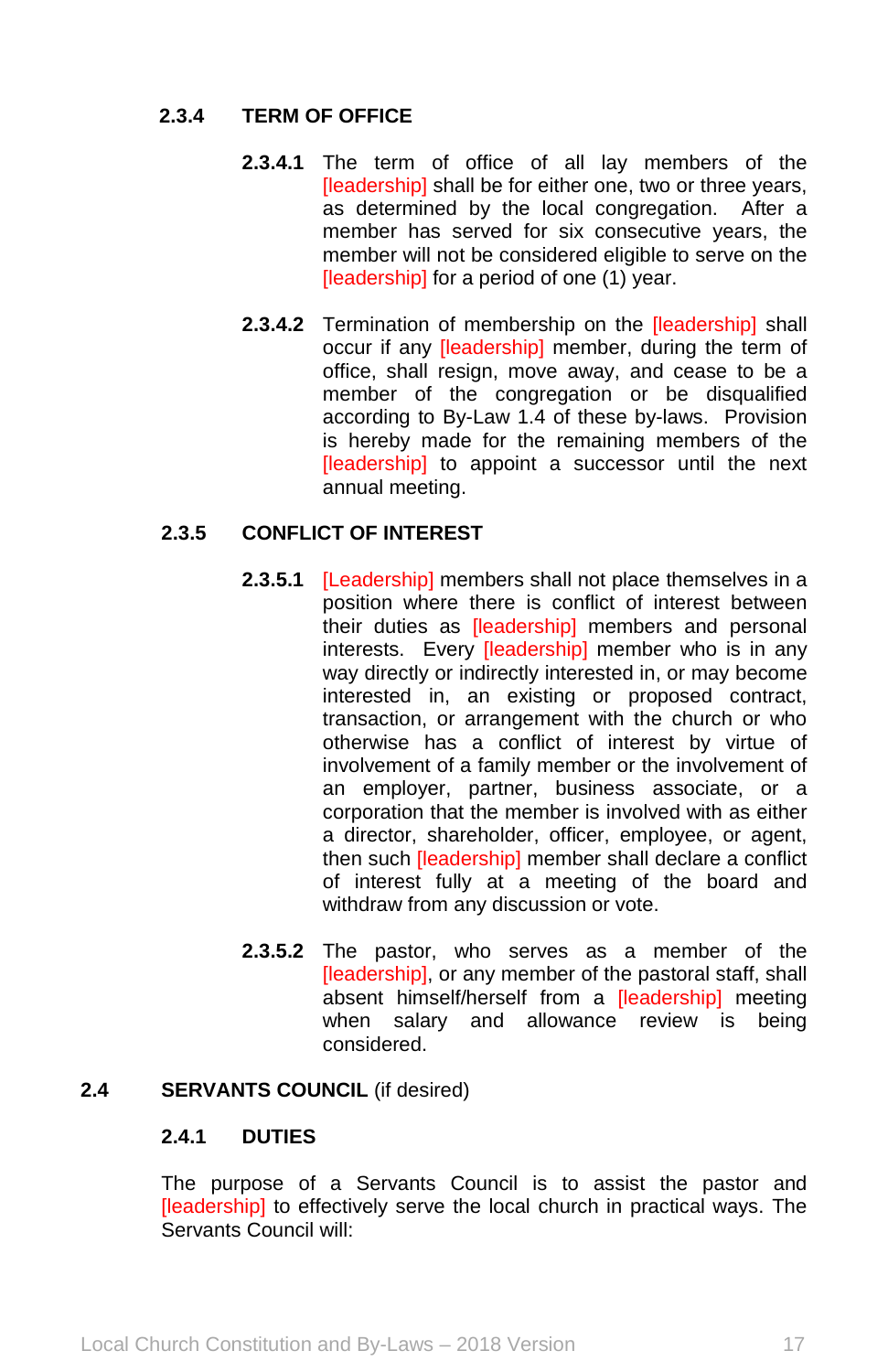- **2.4.1.1** Be appointed by the members of **[leadership]**, for an unlimited tenure.
- **2.4.1.2** Serve in other ministries in the local church for a minimum of two (2) years prior to becoming a member of the Servants Council. Consideration provided for transferees.
- **2.4.1.3** Meet regularly for instruction, direction, accountability, evaluation and assignment of duties (e.g. department heads, usher, Women's Ministry, sound technician, Men's Fellowship, youth, young adults, treasurer, children, building maintenance), oversight of the administration of *Plan to Protect.*

# **2.4.2 QUALIFICATIONS**

- **2.4.2.1** Character qualifications (1 Timothy, Acts 6): servant heart, ministry orientation
- **2.4.2.2** Skills required to complete the assigned task
- **2.4.2.3** Covenant of agreement with vision and direction

**BY-LAW 3 SELECTION OF [LEADERSHIP] AND BUSINESS MEETINGS**

#### *OPTION ONE – ELECTED*

### **3.1 NOMINATIONS**

- **3.1.1** The nominating committee shall be comprised of the pastor and **[leadership]** or a committee appointed by the **[leadership]**, which shall be constituted of the pastor, one (1) [leadership] member and three (3) non-[leadership] members.
- **3.1.2** The nominating committee, after its appointment, shall invite submissions from members of the congregation, until 14 days prior to the annual congregational business meeting, or a longer period as approved by resolution of the membership and recorded in minutes of the congregation. The submissions shall be in writing, signed by the local church member, and submitted without the knowledge of the person.
- **3.1.3** It shall be the duty of the nominating committee to receive submissions for each office to be filled and, after determining if such individuals are qualified and willing to serve, shall present a slate of nominees for consideration at the congregational business meeting.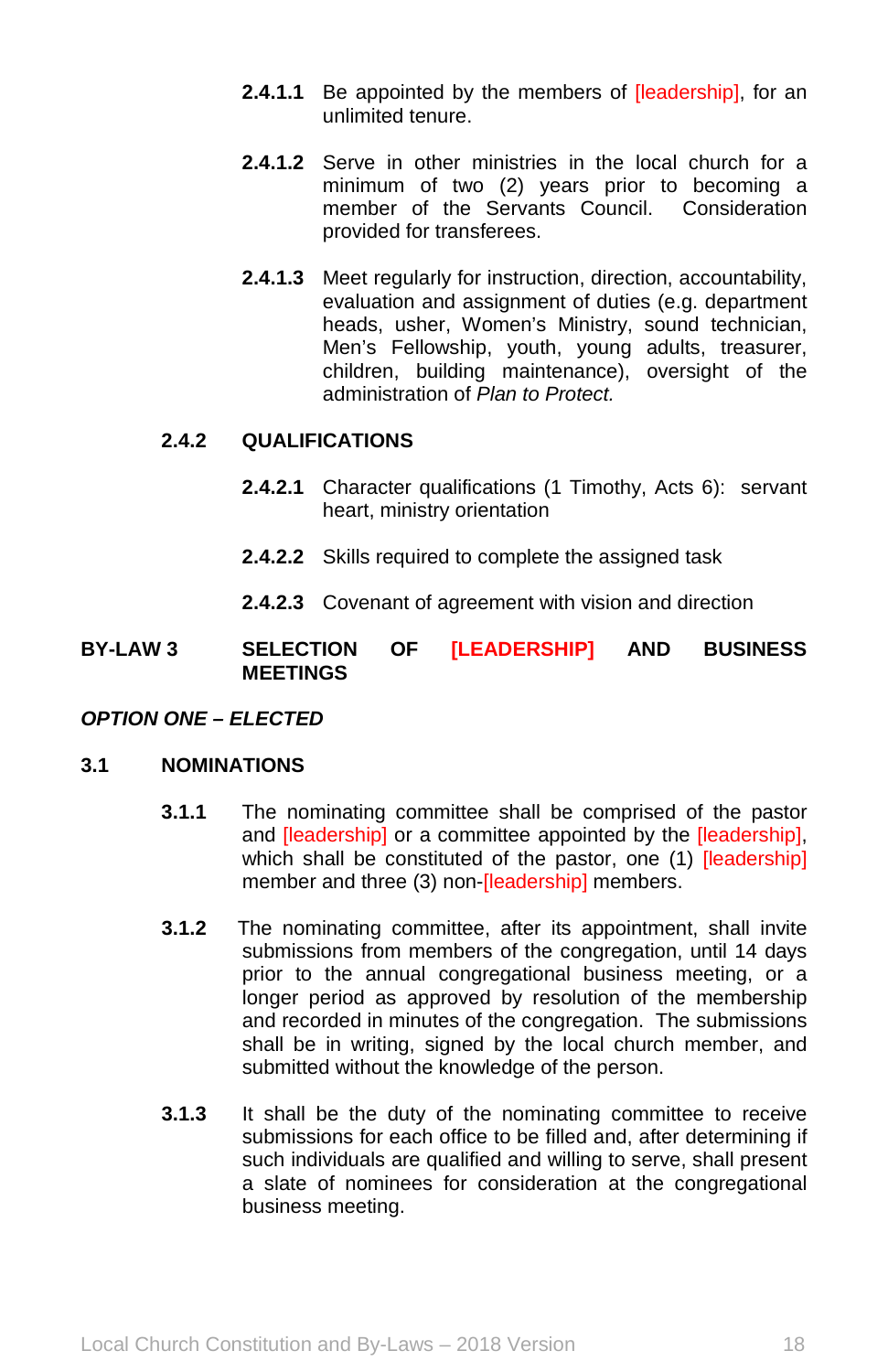- **3.1.4** The membership may empower a nominating committee to set aside the submission process and agree on the names of members who are qualified and willing to serve on the leadership team. Such names shall be presented as the slate of nominees for consideration at the congregational meeting.
- **3.2 VOTING:** All the elected officers of this local church, except the pastor, shall be declared elected upon receiving more than 50 percent of all votes cast for the office at the annual congregational business meeting. If the candidate is not elected on the first ballot, voting shall continue until an election is declared. If no election is declared as a result of the second election ballot, the name receiving the lowest number of votes shall be eliminated on each succeeding ballot.

When the church congregation is voting on business matters, a definite voting bar shall be made between those who are entitled to vote and those who are not so entitled. A member of the congregation wishing to challenge the right of another to vote may do so. In the event of such a challenge, a majority vote of the congregation shall decide.

# *OPTION TWO – PASTOR'S COUNCIL*

- **3.1 SELECTION OR APPOINTMENT OF PASTOR'S COUNCIL:** To inaugurate the Pastor's Council, the pastor will appoint the first council member. Then the pastor and the first council member will appoint the second council member. Then the pastor and two (2) council members will appoint the third council member.
	- **3.1.1** All subsequent council members will be appointed by the Pastor's Council. Any exceptions to this procedure would require the involvement of the District Superintendent or a representative(s).
	- **3.1.2** All members of the Pastor's Council will be presented at the annual congregational business meeting for ratification.
- **3.2 VOTING:** When the church congregation is voting on business matters, a definite voting bar shall be made between those who are entitled to vote and those who are not so entitled. A member of the congregation wishing to challenge the right of another to vote may do so. In the event of such a challenge, a majority vote of the congregation shall decide.
- **3.3 APPOINTED OFFICES:** It shall be the duty of the newly elected [leadership] to fill all appointed offices for the ensuing year without delay.
- **3.4 ORDER OF BUSINESS:** The regular order of business for the annual congregational business meeting of this local church shall be determined by the pastor and **[leadership]** which may include such items as:
	- Devotional
	- Reading of previous minutes by the secretary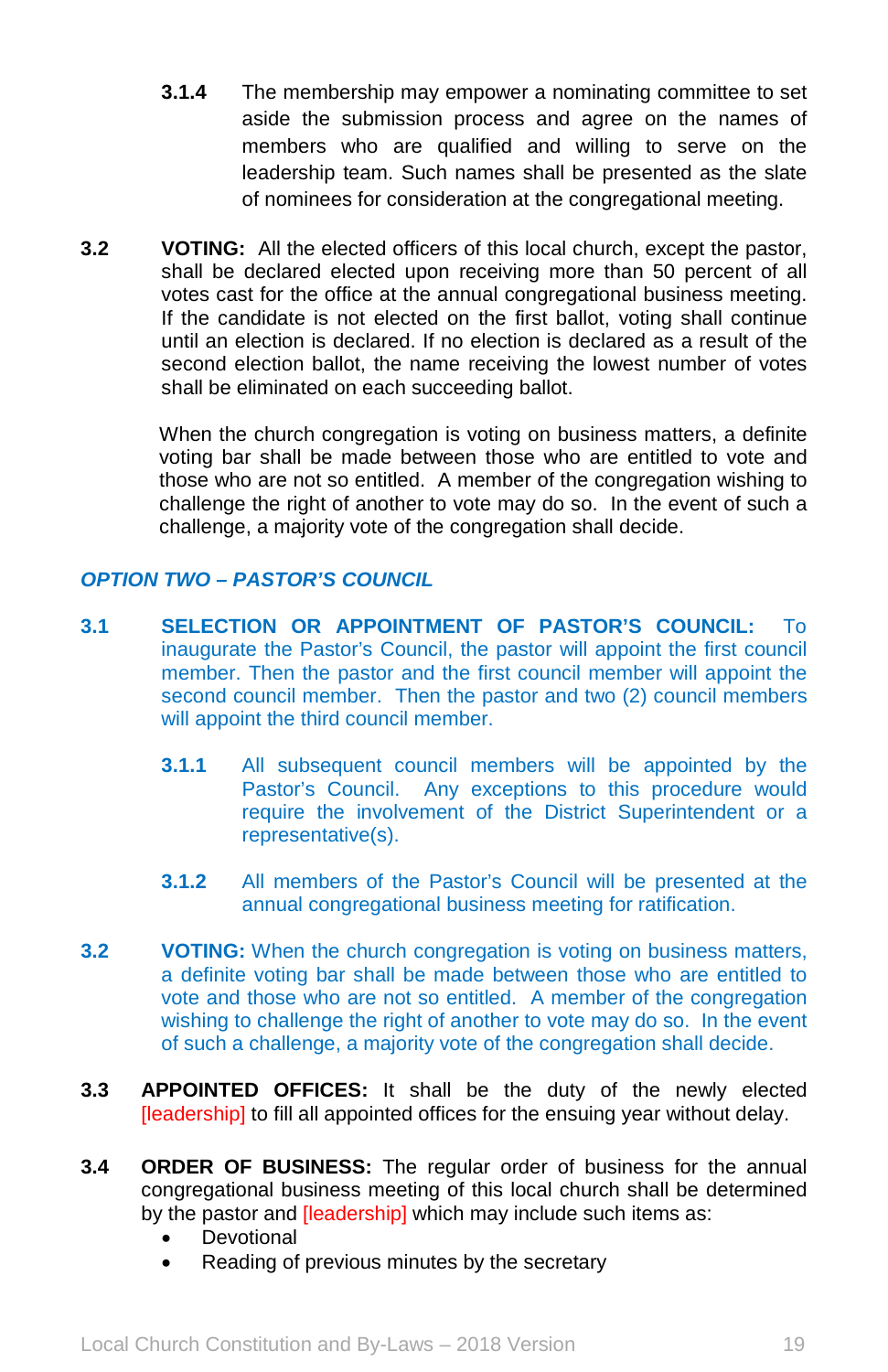- Report of treasurer
- Report of committees
- Unfinished business
- Selection of officers
- New business
- Adjournment
- **3.5 QUORUM:** Twenty-five (25) percent of the voting membership shall be required to constitute a quorum. Those members who by reasons of health are unable to regularly attend church meetings may be omitted from the quorum calculation.
- **3.6 PARLIAMENTARY ORDER:** In order to expedite congregational business meetings this local church shall be governed by the spirit of Christian love and fellowship and by the accepted rules of parliamentary procedure as outlined in *Robert's Rules of Order*, or *Code Morin*.
- **BY-LAW 4 DEPARTMENTS:** All departments of this local church shall be responsible to the pastor and the [leadership], and shall present annual reports to the annual congregational business meeting.

### **BY-LAW 5 MEETINGS**

- **5.1 REGULAR CHURCH SERVICES:** The time and place of the regular church services shall be determined by the [leadership] and the pastor.
- **5.2** No member or any number of members shall call any private, secret, business or devotional meetings without the knowledge and consent of the [leadership] and the pastor.

# **BY-LAW 6 DISCIPLINE AND RESTORATION**

**6.1 NATURE AND PURPOSES OF DISCIPLINE:** Discipline is an exercise of scriptural authority for which the local church is responsible. The aims of discipline are that God may be honoured, that the purity and welfare of the local church may be maintained, and that those under discipline may be brought to repentance and restoration.

> Discipline is to be administered for the restoration of local church members, while fully providing for the protection and advancement of the spiritual welfare of our local churches. It is to be redemptive in nature as well as corrective, and is to be exercised as under a dispensation of both justice and mercy. The following shall be proceeded with only after all other avenues of Christian counsel and brotherly admonition have been attempted.

**6.2 CAUSES OF DISCIPLINARY ACTION:** Any proven act or conduct which, in the opinion of the *[leadership]*, after a full investigation of the evidence may be determined to be in contradiction of the actions and principles as stated in Article 6.1 of the *Local Church Constitution and*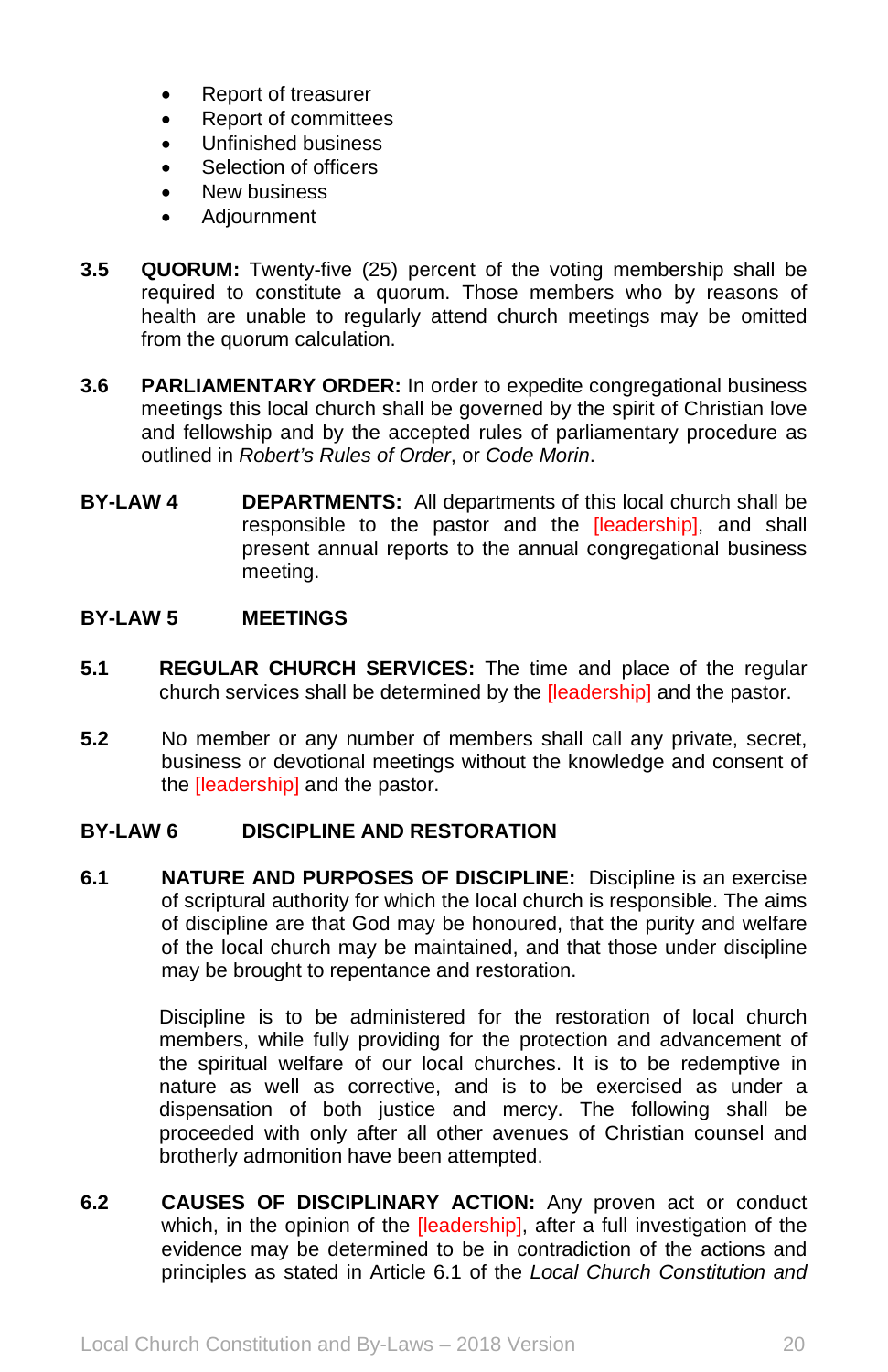*By-Laws* may give just cause for disciplinary action by the [leadership]. Without limiting the generality of the foregoing, among such causes for action shall be:

- **6.2.1** Any moral failure involving sexual misconduct or sexual deviation (including, but not limited to adultery, homosexuality, incest, sexual assault, pornography and improper contact with the opposite sex).
- **6.2.2** Any moral or ethical failure other than sexual misconduct or any conduct unbecoming to a local church member (including, but not limited to deception, fraud, theft and assault).
- **6.2.3** Any act or action of a local church member, which is the cause of serious discord or dissension, with or without malicious intent (Romans 16:17, 18; Proverbs 6:19).
- **6.2.4** The propagation of doctrines and practices contrary to those set forth in the *Statement of Fundamental and Essential Truths* of The Pentecostal Assemblies of Canada.

## **6.3 INITIATIVE**

- **6.3.1 AUTHORITY:** Occasions sometimes arise which make it necessary to deal with local church members who have reached the place where, in the opinion of the [leadership], endorsement can no longer be given. The [leadership], which has the authority to approve church membership, also has the right to withdraw their approval and to dismiss church membership.
- **6.3.2 [LEADERSHIP] RESPONSIBILITY:** The [leadership] is responsible to deal with allegations of misconduct according to the *Local Church Constitution and By-Laws*.

In the event that the **[leadership]** finds itself compromised in any manner, or appearing to lack impartiality, it shall have the right to appoint a substitute committee to hear charges against a church member.

- **6.3.3 STATEMENT OF CONDUCT:** Should a local church member admit to, or confess to a wrongdoing or misconduct to the board, such as should require disciplinary action, then the [leadership] shall exercise discretion as to the appropriate form of discipline.
- **6.3.4 REPORTS, RUMOURS OR COMPLAINTS:** Should there be reports, rumours or complaints, written or unwritten, which appear to be persistent, serious, becoming publicly known and posing a detriment to the testimony of the individual or church, then the pastor shall use their judgment to discuss the matter with the member being accused, always in the presence of a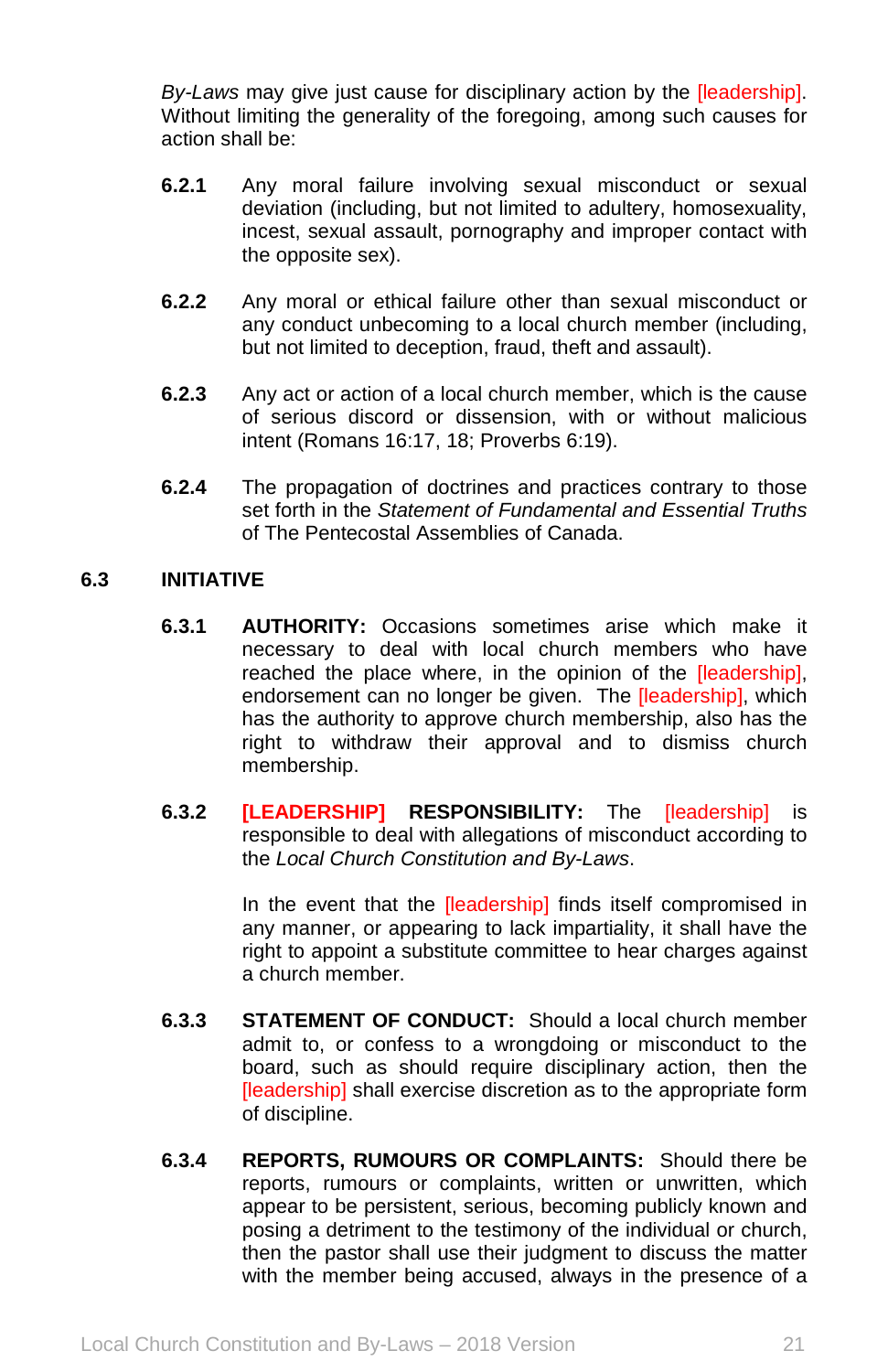member of the *[leadership]*. The pastor and *[leadership]* member shall exercise their discretion as to whether or not to commence an official investigation.

- **6.3.5 INVESTIGATION OF REPORTS OR COMPLAINTS OF ALLEGED VIOLATIONS:** Written and signed allegations involving a local church member as referenced in By-Law 6.2, shall be investigated. The pastor shall appoint two (2) members of the **[leadership]** to investigate the allegation, having in mind that it is their responsibility to safeguard the member, the local church and the fellowship. This shall be done to determine the credibility of the allegation.
	- **6.3.5.1** Signed written allegations shall be filed with the Pastor and/or a member of the *[leadership]*, by the complainant(s) describing the alleged violations.
	- **6.3.5.2** The persons making the allegation shall be interviewed in order to ascertain the facts in the case and the reasons underlying the allegation.
	- **6.3.5.3** The accused local church member shall be given an opportunity to be interviewed to discuss the allegation.
	- **6.3.5.4** Should a local church member, when presented with the allegations, acknowledge a wrongdoing that requires disciplinary action, then the Pastor or the Pastor's designate shall report the acknowledgment of wrongdoing to the [leadership] who shall initiate appropriate disciplinary action and a restoration program.
	- **6.3.5.5** Should the local church member deny the allegations made, the investigators shall determine if the evidence merits a disciplinary hearing.
	- **6.3.5.6** Where an accused local church member serves in a leadership capacity in the local church, such ministry may be restricted during the investigation at the discretion of the Pastor.

## **6.3.6 LEGAL CHARGES**

- **6.3.6.1** Where a local church member has been legally charged under the *Criminal Code* of Canada:
	- **6.3.6.1.1** No disciplinary procedures will be followed until the legal proceedings, including appeal, have run their course.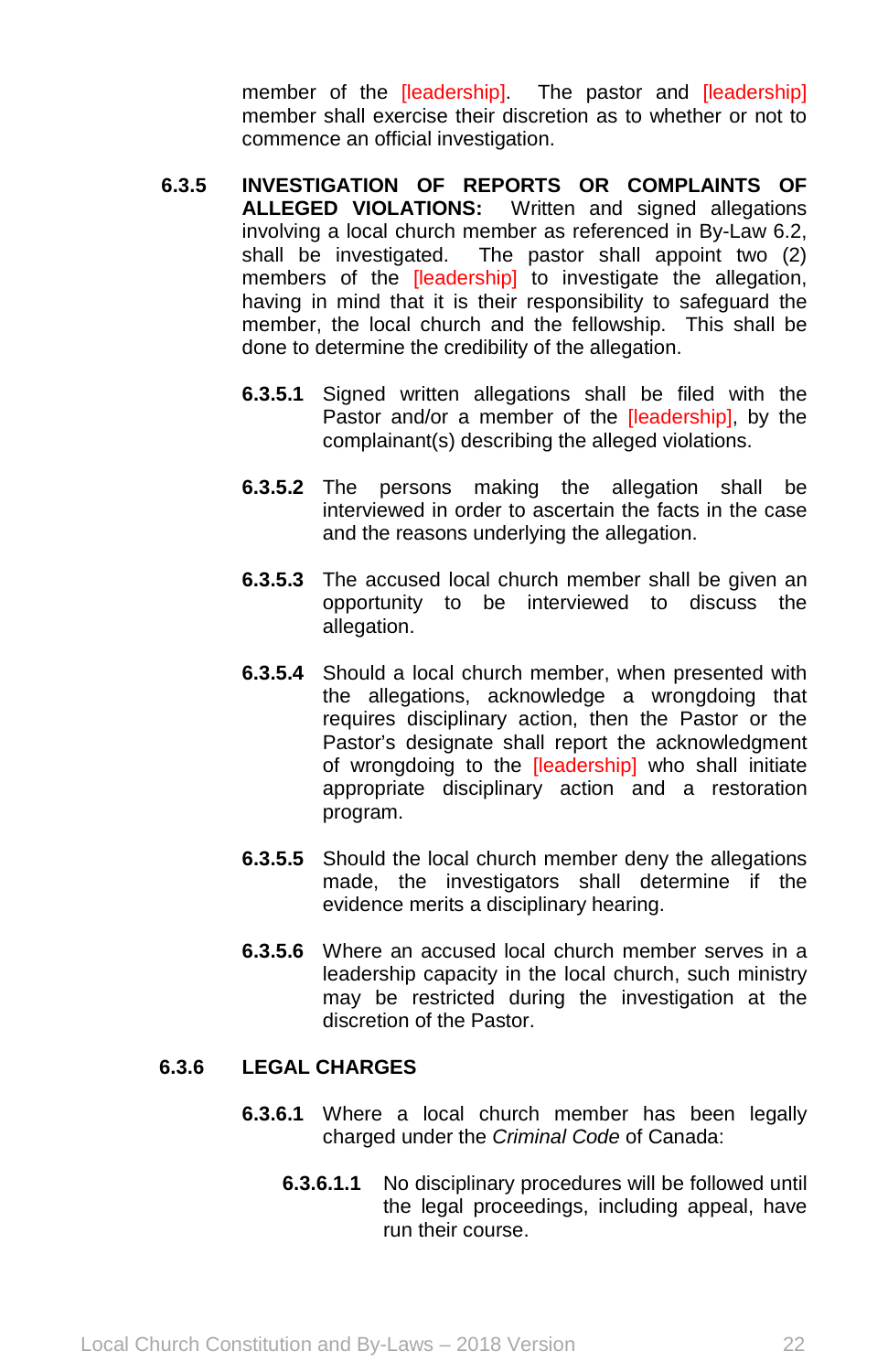- **6.3.6.1.2** Continuing involvement in the local church leadership may be subject to restriction during the time of the legal proceedings at the discretion of the [leadership].
- **6.3.6.1.3** A guilty verdict of a local church member following the legal proceedings, including appeal, shall automatically precipitate disciplinary procedures by the [leadership].
- **6.3.6.1.4** Local church members may be eligible for participation in a restoration program upon request for reconciliation.
- **6.3.6.2** Should the allegations against the local church member be one of a violation which is required by law to be reported (including, but not limited to, offences against minors), the [leadership] shall report the accused to the appropriate legal authorities and delay their own investigation, until the appropriate legal authorities have opportunity to investigate.
- **6.3.7 PREPARATION AND FILING OF CHARGES:** Allegations shall only be investigated when they have been made in writing, dated and signed by the complainant.

If, after due investigation, it is determined by the investigators that a disciplinary hearing should occur, charges should be filed with the **[leadership]**.

The person against whom charges have been filed shall be informed in writing of the charges made according to By-Law 6.2, including a signed copy of the charges; either by registered mail or hand delivered to the individual on behalf of the investigating committee at least 15 days before being called to appear before the [leadership] for a disciplinary hearing. The hearing shall take place within 40 days of formal charges being delivered to the local church member, or the entire proceeding shall be rescinded. A copy of the charges shall be sent to the District Superintendent.

The local church member must confirm attendance at the disciplinary hearing no later than seven (7) days prior to the date established for the disciplinary hearing. Failure to confirm or appear at the disciplinary hearing may constitute voluntary withdrawal from membership. A hearing may proceed as outlined in By-Law 6.3.9.

The said local church member may be relieved immediately from local church involvement upon being notified of the charges.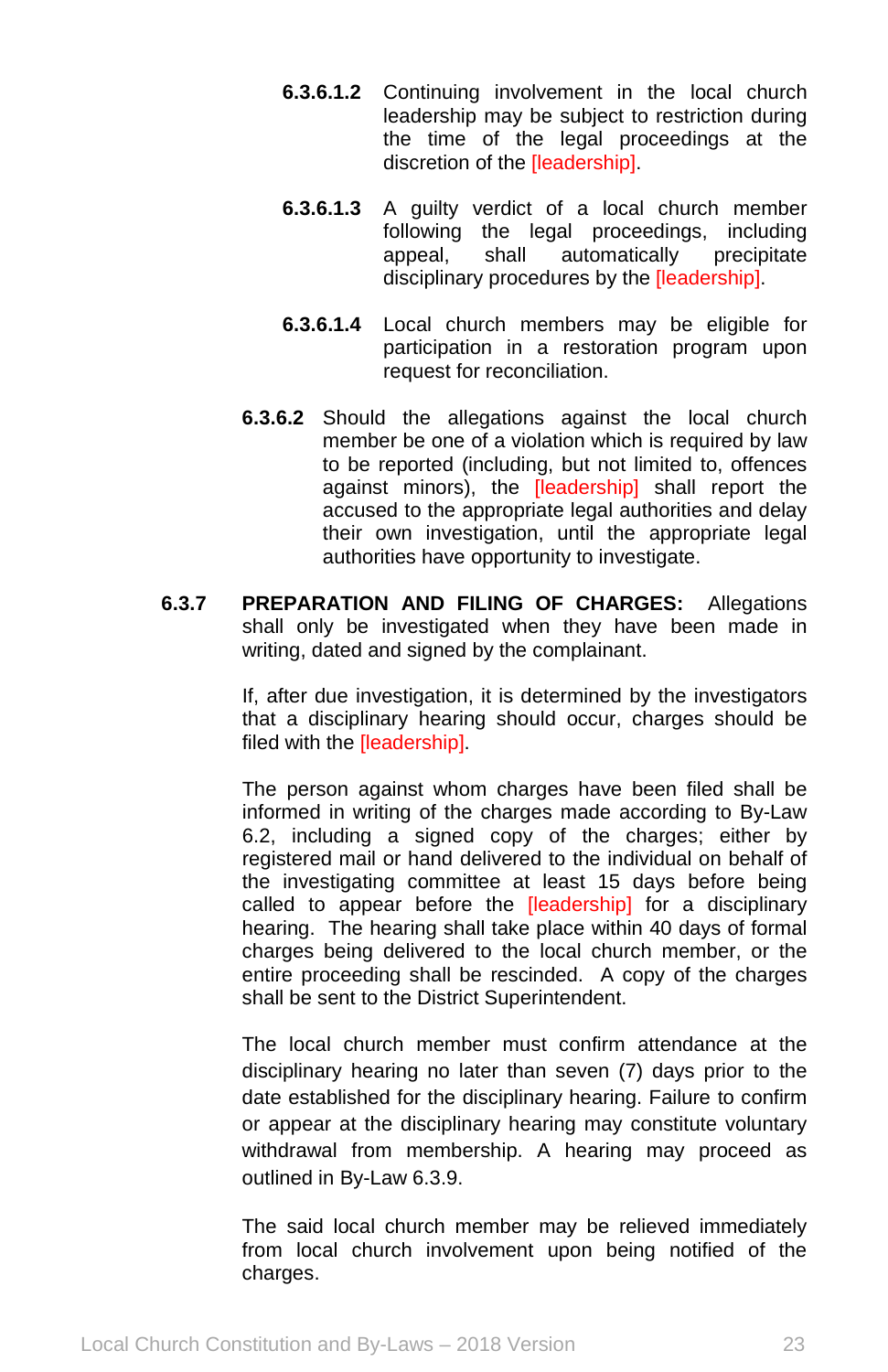## **6.3.8 DISPOSITION OF ALLEGATIONS**

- **6.3.8.1** If written allegations are made and signed, but the investigators conclude under the guidelines of the *Local Church Constitution and By-Laws* that no reason exists for a hearing, then the matter shall be dropped.
- **6.3.8.2** The pastor, or the pastor's appointee, may seek to counsel all parties involved and to bring to an end any continuation of rumours or conflicts related to the matter.
- **6.3.8.3** The complainant shall be informed in writing that the investigation has been concluded and the allegations dismissed.
- **6.3.8.4** There shall be no record of the investigation kept.
- **6.3.8.5** The church member shall be informed in writing that the investigation of the allegations has concluded and no charges have been laid.
- **6.3.9 DISCIPLINARY HEARING:** In the event the investigators find the charges merit a hearing they shall request the pastor to arrange for a disciplinary hearing by the **[leadership]** for the accused local church member. The local church member shall be requested to appear at the hearing.

To ensure the ability of the hearing committee to render an impartial judgment, no member of the [leadership] of the local church may sit on the hearing committee when they have been party to the details of the investigation or any event or incident related to the alleged offence.

The pastor may attend the hearing as an observer but shall not participate nor be present when a vote is taken in the decision as to guilt or innocence. The role of the pastor is to be redemptive to all parties involved.

If the accused local church member refuses to appear at the hearing to offer a defence, the hearing may proceed and the accused member may be disciplined if found guilty of the charges preferred.

**6.3.9.1 CHAIR:** A member of the hearing committee shall be appointed by the pastor to serve as chair.

> The chair of the hearing committee along with the pastor shall prepare an agenda and arrange for all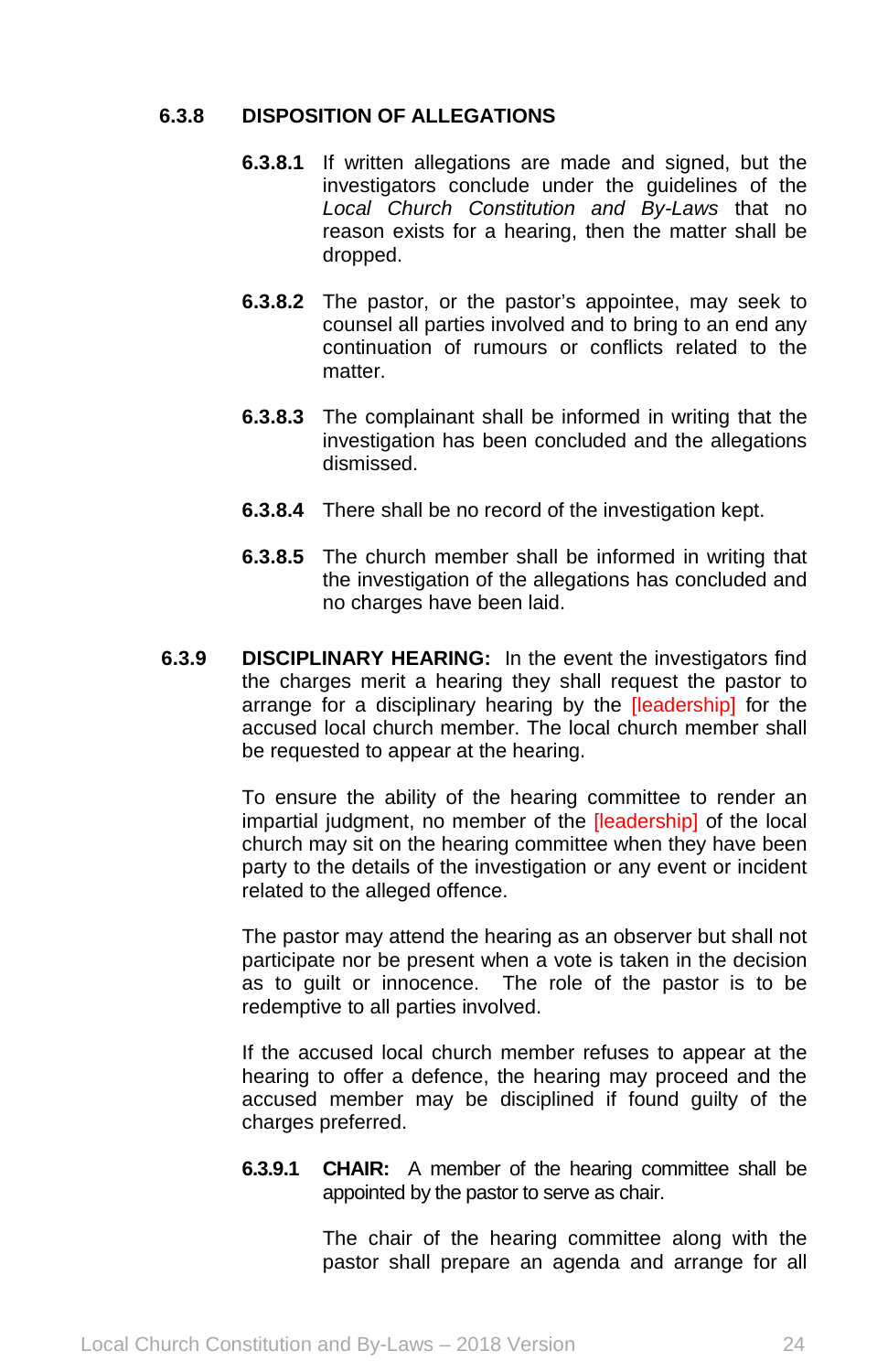matters of the hearing.

The chair shall appoint a recording secretary from the membership of the hearing committee.

# **6.3.9.2 ROLE OF INVESTIGATORS**

- **6.3.9.2.1** The investigators shall bring a report to the hearing and offer evidence as discovered during the investigation procedures.
- **6.3.9.2.2** They shall not participate nor be present when a vote is taken in the decision as to guilt or innocence.
- **6.3.9.2.3** No evidence or comment regarding the evidence shall be given by the investigators or accusers in the absence of the accused local church member, unless the accused local church member has failed to, or has refused to, appear at the hearing.
- **6.3.9.3 LOCAL CHURCH MEMBER'S SUPPORT:** The accused local church member shall have the right to have a member of this local church present for support but not as an active participant in the hearing process. The supporting person may be the spouse of the accused local church member.

Legal counsel shall not be present for either side at the hearing.

- **6.3.9.4** The agenda and proceedings shall provide sufficient opportunity for the complainant and complainee to speak, offer evidence, cross examine, present witnesses, and to make a summation statement. It will be the role of the hearing committee to question and make inquiry of the participants and to seek to have all the facts, evidence and testimony duly presented and examined to ensure an objective decision.
- **6.3.9.5** The verdict shall be made by secret ballot in the absence of investigators, the complainant and the supporting member if present and the complainee. A two-thirds (2/3) majority vote shall be required to determine guilt.
- **6.3.9.6** If it has been determined that guilt has been established, discipline shall be administered prayerfully and in the fear of God, in accordance with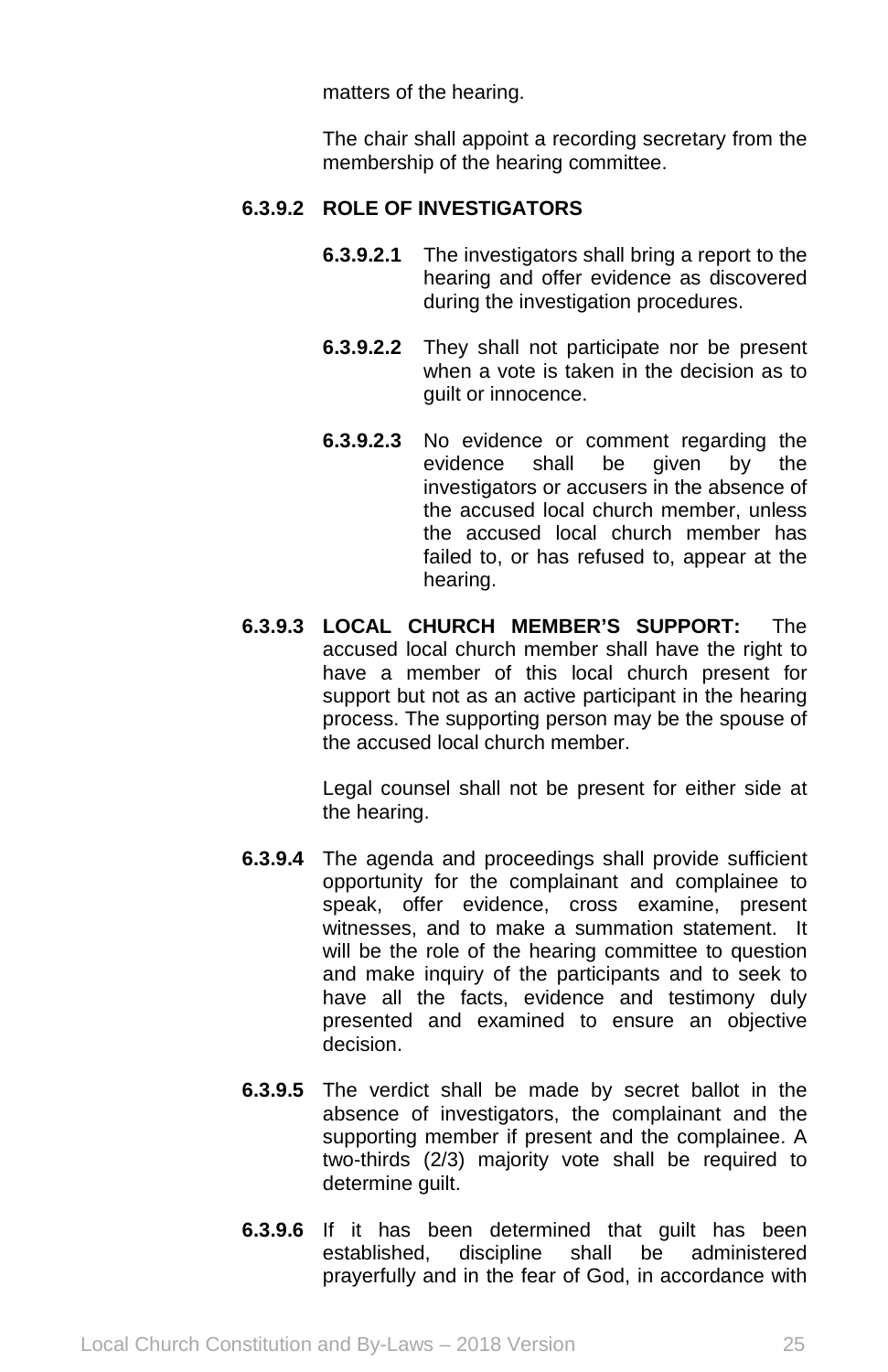the Scriptures and as set forth in the *Local Church Constitution and By-Laws*.

## **6.3.9.7 ANNOUNCEMENT OF THE VERDICT**

- **6.3.9.7.1** The verdict shall be communicated to the pastor and placed in the minutes of the [leadership]. If the verdict is one of guilt, then the minutes of the hearing and any<br>other relevant documents shall be other relevant documents shall be maintained in a confidential file until the disciplinary process has been completed.
- **6.3.9.7.2** The pastor shall communicate the verdict in writing to the local church member and the complainant within five (5) days of the decision of the hearing committee.
- **6.3.9.7.3** If a guilty verdict is reached, the local church member shall be informed in writing of the right and process of appeal.
- **6.3.9.7.4** If the verdict is one of not guilty, then no record of the hearing shall be maintained.
- **6.3.10 DISCIPLINE:** A local church member who has been found guilty of violating or who has confessed in writing to having violated any of the principles set forth in the *Local Church Constitution and By-Laws*, shall be subject to disciplinary action by the *[leadership]*. Said discipline shall be administered in brotherly love and kindness. The [leadership] shall weigh decisions on the basis of the offence itself.

A local church member who has confessed to, or been found guilty of, the charges may have their membership placed on probation, or suspended.

A local church member who refuses to enter the restoration program and does not complete the same shall have their membership dismissed.

**6.3.11 RIGHT OF APPEAL:** The local church member shall have the right of appeal. The purpose of the appeal is to examine the process and the judgment rendered.

> Any appeal of the decision by the hearing committee must be made in writing within 30 days of receiving the decision of the committee to the secretary of the [leadership]. The [leadership] shall request the District Superintendent to appoint a committee to hear the appeal.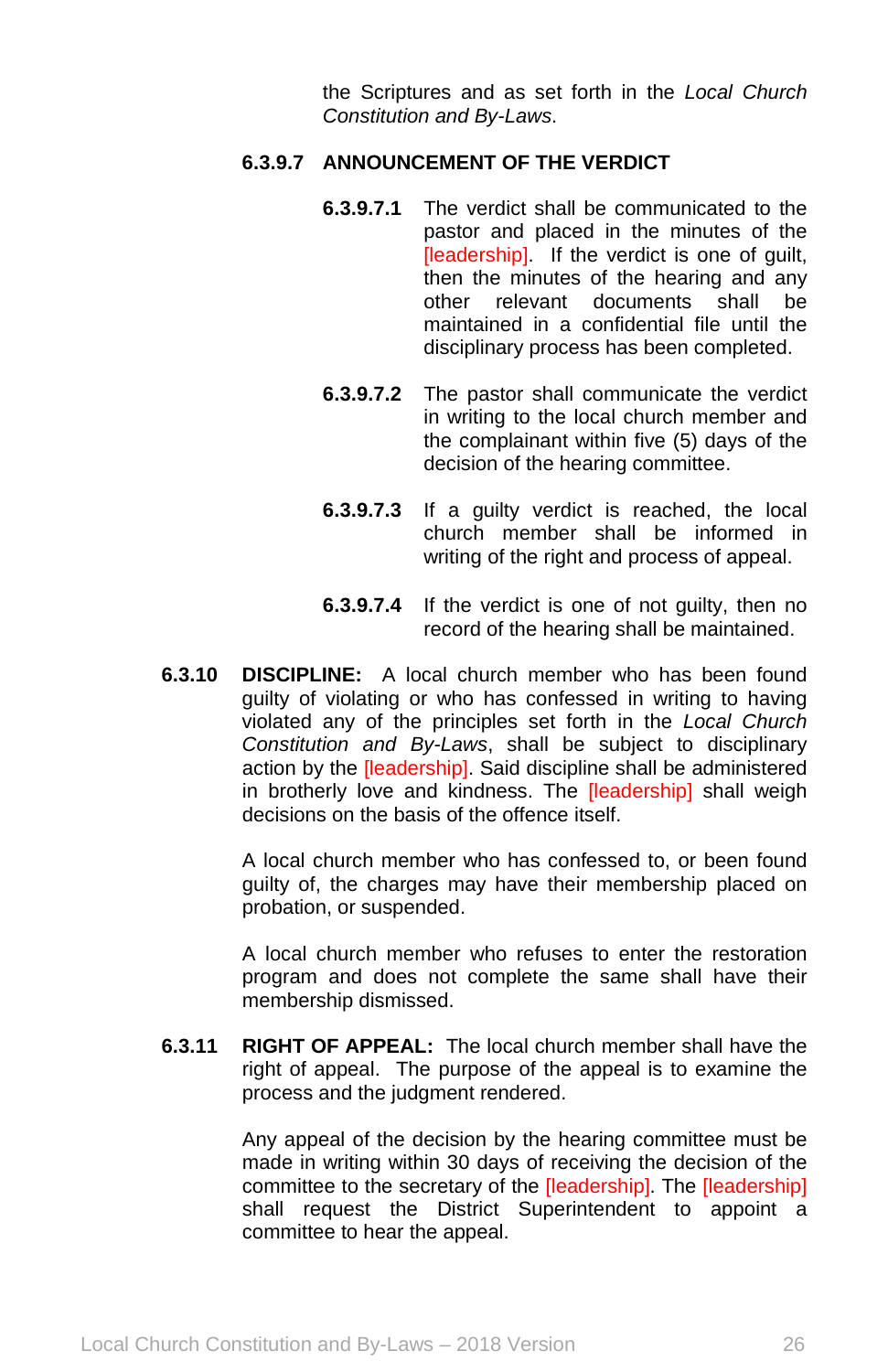The appeal will be heard within 60 days of receiving the request for an appeal in writing.

The accused person will be present at this appeal, but if the accused person neglects or refuses to attend the hearing, it may proceed in the absence of the accused person. The decision of this appeal committee will be final.

The decision of the appeal committee will be communicated in writing to the church member by the chair of the appeal committee within five (5) days of the appeal hearing.

Legal counsel shall not be present for either side at the appeal hearing, nor in any other investigative or disciplinary hearing provided for in these by-laws.

If the church member has chosen to not attend the hearing, then the member will not be eligible to appeal the decision that has been rendered.

**6.3.12 RESTORATION:** In the event a local church member who has been found guilty of offence shows repentance and indicates a desire for continued fellowship with the local church, the [leadership] shall determine an appropriate restoration program, which would have in view the completion of a suspension period or the reinstatement of membership as applicable.

> The program of restoration shall be administered in brotherly love and kindness.

> The restoration program may include limitations of ministry involvement during the term of restoration.

- **6.3.13 REINSTATEMENT OF MEMBERSHIP:** Persons who have had their membership suspended and have successfully completed the restoration program may apply for reinstatement of membership by communicating their request to the secretary of the [leadership].
- **6.3.14 WAIVER OF CLAIM:** Notwithstanding the provisions hereinbefore contained, certificates of membership of this local church shall be issued upon the condition that suspension of the member and withdrawal of the certificate of membership in the manner herein provided shall not give the suspended member cause for legal action against the pastor or any member taking part in the suspension proceedings; and the acceptance of the certificate of membership or fellowship in this local church shall be evidence of a waiver by the member of all rights of action, causes of action, and all claims and demands against the local church or any member or officer of The Pentecostal Assemblies of Canada by virtue of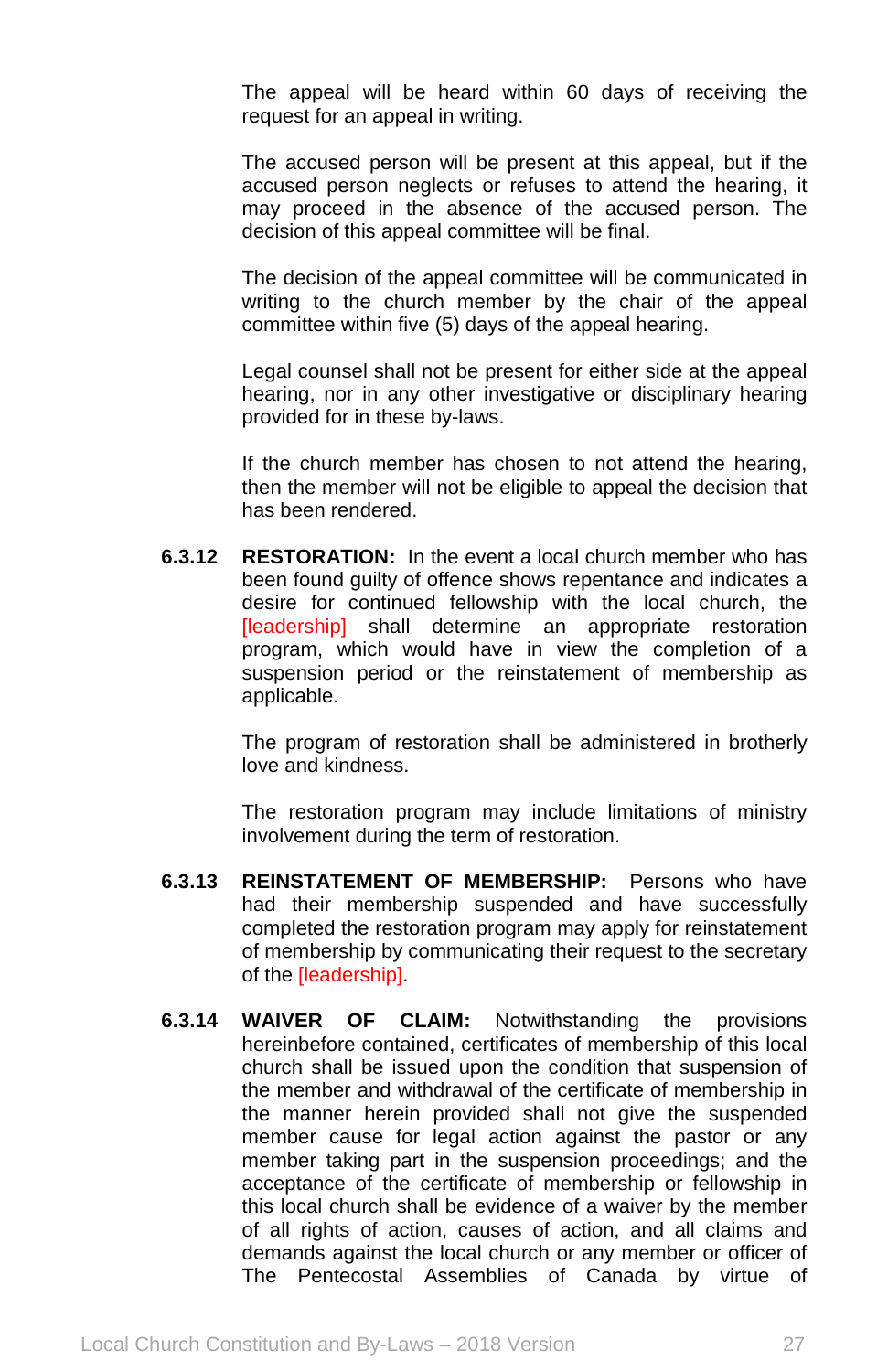suspension proceedings and withdrawal of the certificate of membership or fellowship in this local church under the foregoing provision.

## **BY-LAW 7 RESPONSIBILITIES AND PRIVILEGES OF AFFILIATION**

- **7.1** Accepting our responsibility under the great commission of the Lord Jesus Christ, as stated in Matthew 28 and Mark 16, this local church shall support the missionary program and policy of The Pentecostal Assemblies of Canada, and shall take one (1) missionary offering each month for this purpose.
- **7.2** Recognizing the responsibility of this local church to adequately provide for those who are employed in pastoral and staff services to this local church, including adequate provision for current ministry and future retirement support; and recognizing that The Pension Fund (1969) of The Pentecostal Assemblies of Canada exists to serve retired ministers, missionaries, and employees of local church, as an affiliated local church, the [leadership] shall ensure that each credentialed pastor and qualifying local church employee shall regularly participate in a retirement income plan such as The Pension Fund (1969) of The Pentecostal Assemblies of Canada, and the local church shall match the contributions of its employees in accordance with Canadian pension legislation and regulations.
- **7.3** Recognizing the important services rendered to this congregation by the international and district offices of The Pentecostal Assemblies of Canada, this local church shall support the ministry and fellowship services of the international and district offices, the international missions objectives of The Pentecostal Assemblies of Canada, The Pentecostal Assemblies of Canada Bible college serving this district, and other responsibilities as may be determined by the General Conference of The Pentecostal Assemblies of Canada.

This shall be done in accordance with the General Conference resolution that each local church forward an amount equal to ten (10) percent of its general fund offerings (does not include missionary offerings, building fund, or any other special fund) to the district office at regular intervals to support the ministry and fellowship services. The district office will forward ten (10) percent from these funds to the International Office for ministry and fellowship services.

**7.4** This local church assumes the responsibilities of paying the moving expenses of an incoming pastor and the elected pastor's expenses incidental to attending the district conference and to any districtsponsored convention held for the benefit of its ministers.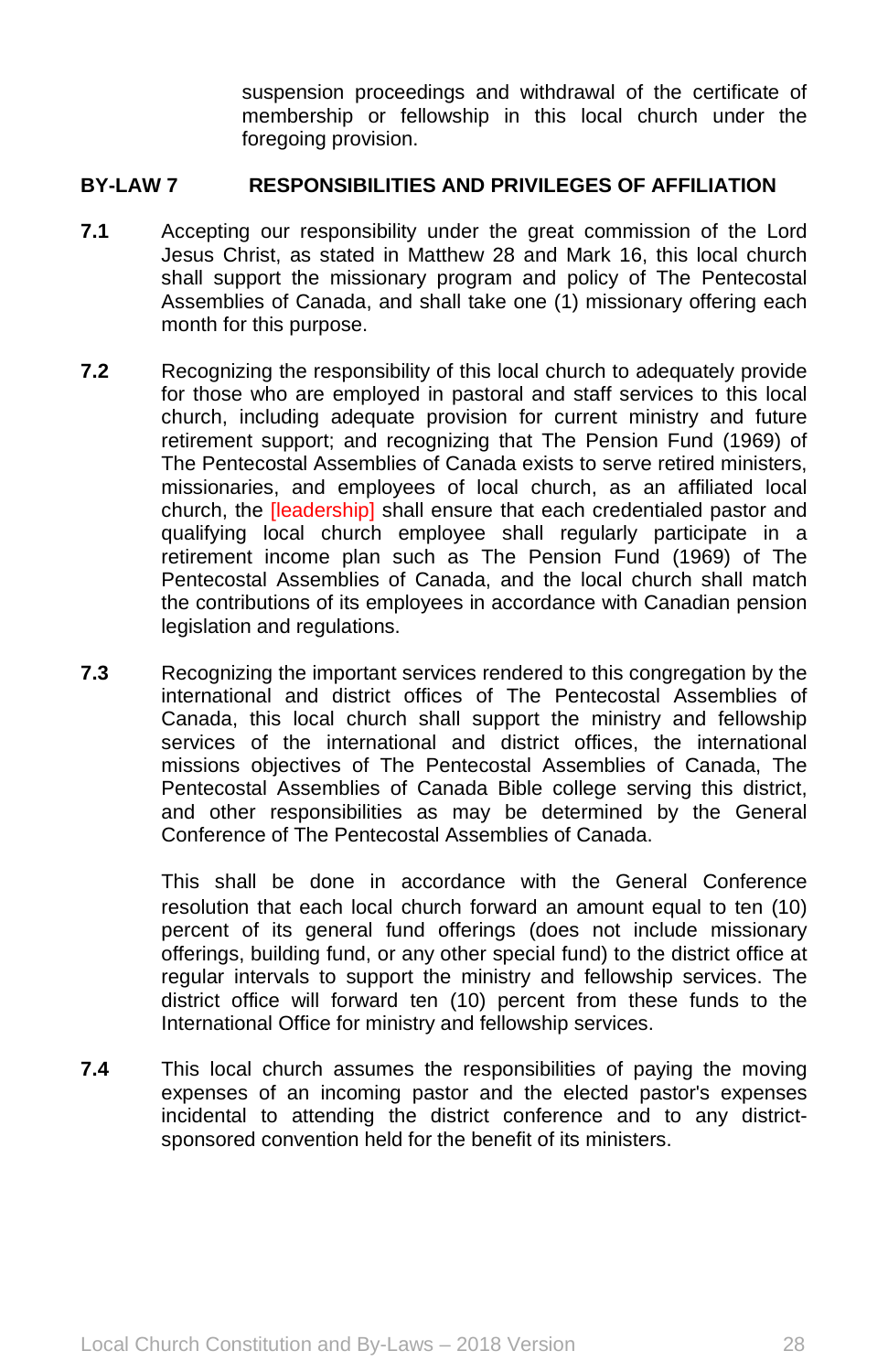# **7.5 FINANCES**

- **7.5.1** This local church, prior to the making of application for loan from any source or incurring indebtedness on a purchase plan or otherwise when repayment is not to be made in full within 12 months of the date of the intended loan or where the intended indebtedness, together with all other indebtedness of the said local church, in the aggregate will exceed ten (10) percent of the total amount of the previous year's gross revenues, then the local church shall consult with and obtain the approval of the district executive before proceeding with the requirements of By-Law 7.5.2 hereof.
- **7.5.2** This local church shall then obtain the approval of its congregation to the proposed action by resolution, passed at a duly called special or regular annual congregational business meeting.
- **7.5.3** If the property title of the local church is held in trust by The Pentecostal Assemblies of Canada, according to the terms of the *Declaration of Trust*, the local church may be eligible to negotiate a Pension Fund mortgage with the International Office or receive investment funds from the district office. Exceptions may be made when deemed appropriate.

A district office shall have the option of lodging a lien with the International Office where the title is being held or when registering a mortgage in the regional land titles office on the title of the local church for the amount of money invested in the local church by the district office. In the event a lien is lodged against the said property at the International Office, the executive officers who have the constitutional right to bind the corporation shall provide a written undertaking to the district office that the title of the said local church shall not be released without the written consent of the district office.

- **7.6** The district executive has the privilege to create policies which will allow local churches to request care and intervention from time to time.
- **BY-LAW 8 AMENDMENTS:** These by-laws may be amended at any annual congregational business meeting of this local church or any special congregational business meeting duly called for that specific purpose, provided that a copy of the proposed amendment has been presented in writing to the *[leadership]* and to the District Superintendent at least 30 days before the date of the business meeting, and providing that notice of said proposed amendment shall have been given in the announcements of the said business meeting.

A copy of the proposed amendment or amendments shall be available to any voting member between the time of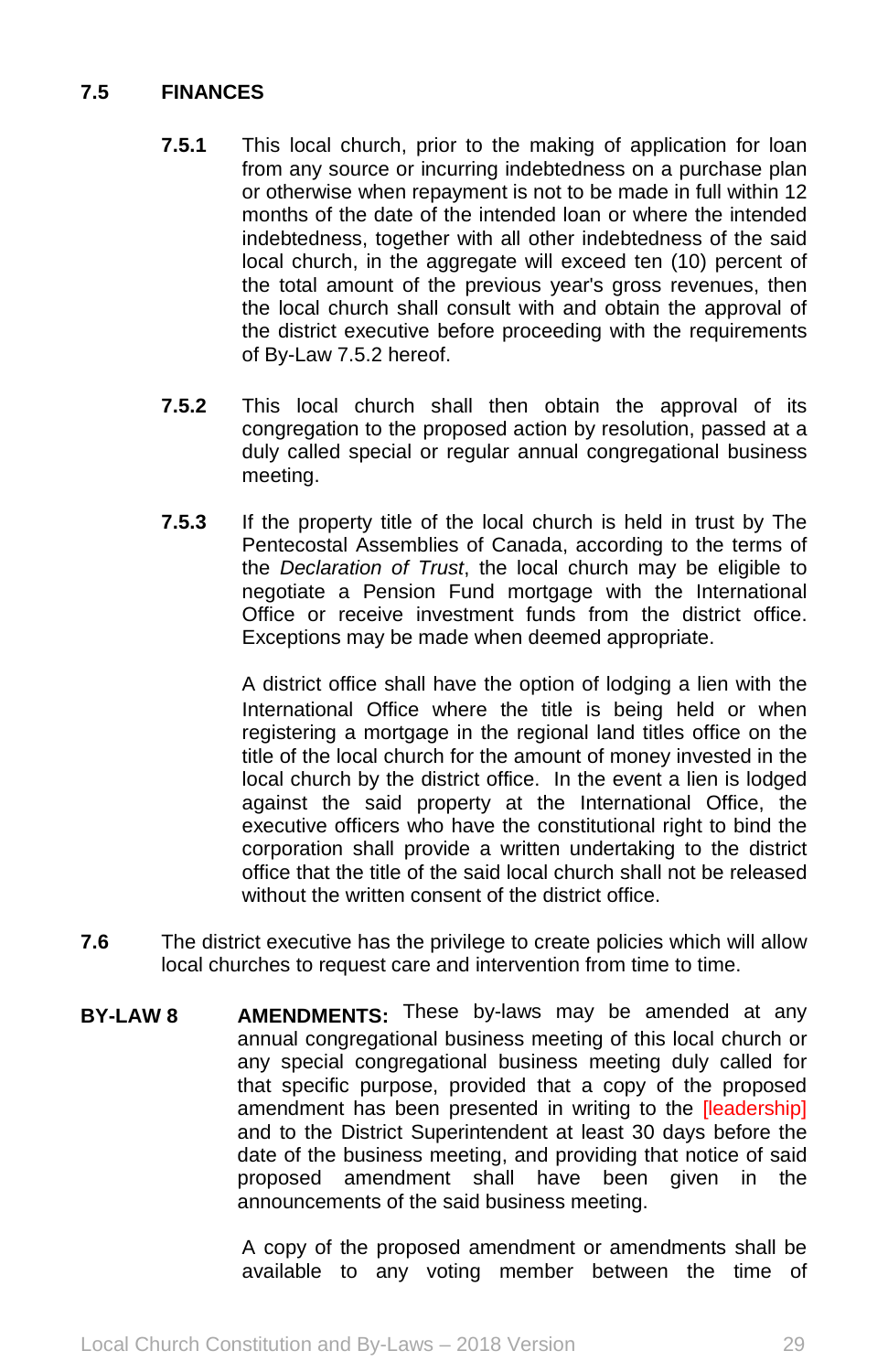announcement and the time of the congregational business meeting on application to the secretary of the [leadership].

An amendment to be adopted shall require a two-thirds (2/3) majority vote. Such amendment shall not be contrary to the regulations of the General Conference or *General Constitution and By-Laws* or district constitution and by-laws or *Local Church Constitution and By-Laws* of The Pentecostal Assemblies of Canada, or contrary to the *Declaration of Trust*, where applicable.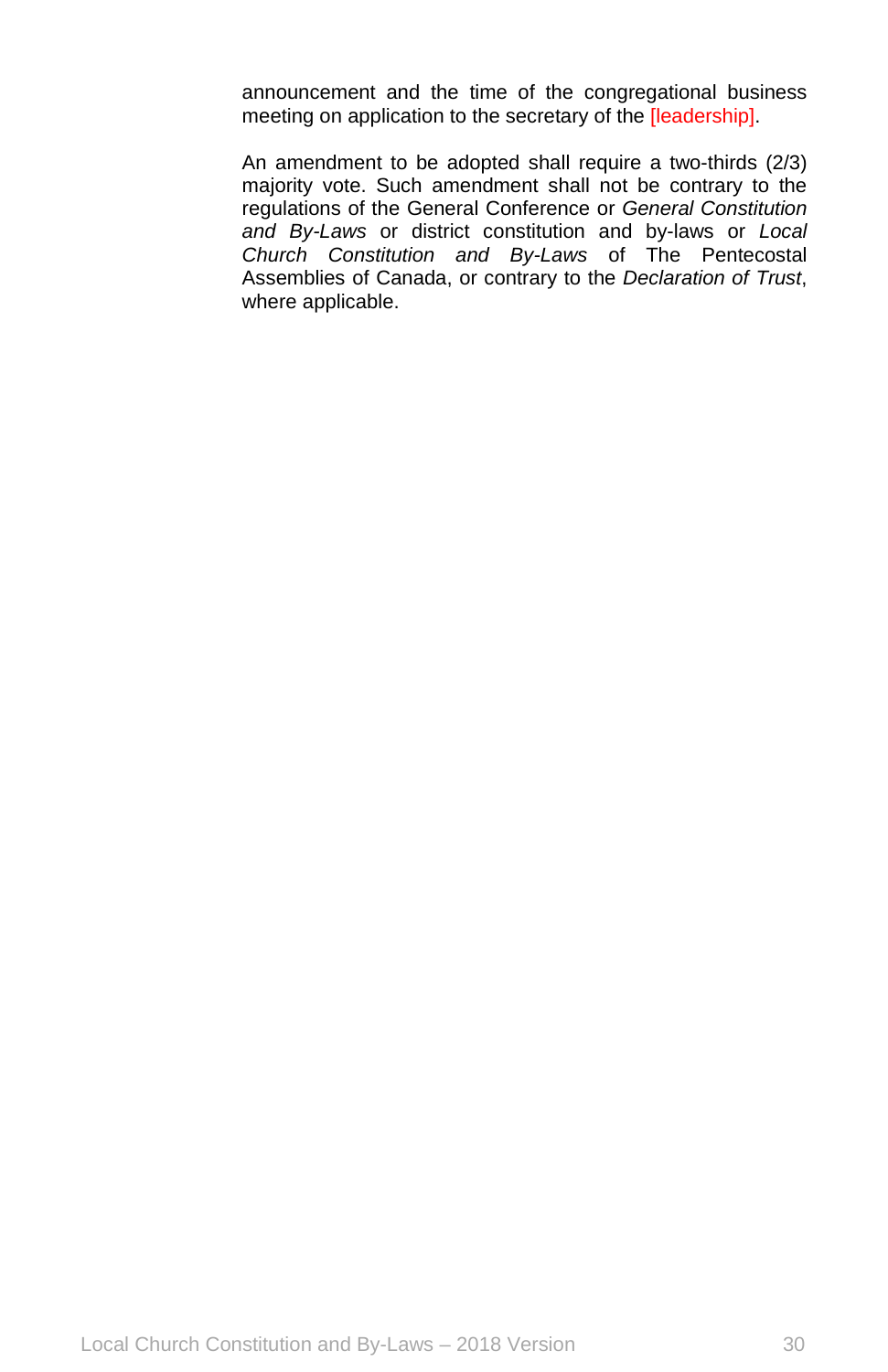## **STATEMENT OF FUNDAMENTAL AND ESSENTIAL TRUTHS**

### **Article 5 of the** *General Constitution and By-Laws* **Amended by General Conference, 2014**

# **ARTICLE 5 STATEMENT OF FUNDAMENTAL AND ESSENTIAL TRUTHS**

## **PREAMBLE**

The Pentecostal Assemblies of Canada stands firmly in the mainstream of historical Christianity. It takes the Bible as its all-sufficient source of faith and practice, and subscribes to the historic creeds of the universal church. In common with historical, evangelical Christianity, it emphasizes Christ as Saviour and coming King. It also presents Christ as Healer, and it adopts the distinctive position that speaking in tongues is the initial evidence when Christ baptizes in the Holy Spirit. (See Article 5.6.3)

### **5.1 HOLY SCRIPTURES**

All Scripture is given by inspiration of  $God<sup>1</sup>$  $God<sup>1</sup>$  $God<sup>1</sup>$  by which we understand the whole Bible to be inspired in the sense that holy men of God were moved by the Holy Spirit to write the very words of Scripture.[2](#page-31-1) Divine inspiration extends equally and fully to all parts of the original writings. The whole Bible in the original is, therefore, without error and, as such, is infallible, absolutely supreme and sufficient in authority in all matters of faith and practice.[3](#page-31-2)

The Bible does not simply contain the Word of God, but is, in reality, the complete revelation and very Word of God inspired by the Holy Spirit. Christian believers today receive spiritual illumination to enable them to understand the Scriptures, $4$  but God does not grant new revelations that are contrary or additional to inspired biblical truth.[5](#page-31-4)

#### **5.2 THE GODHEAD**

The Godhead exists eternally in three persons: the Father, the Son, and the Holy Spirit. These three are one God, having the same nature and attributes and are worthy of the same homage, confidence, and obedience.[6](#page-31-5)

#### **5.2.1 THE FATHER**

The Father exists eternally as the Creator of heaven and earth, the Giver of the Law, to whom all things will be subjected, so that He may be all in all. $<sup>7</sup>$  $<sup>7</sup>$  $<sup>7</sup>$ </sup>

 $\overline{\phantom{a}}$ 

<span id="page-31-0"></span><sup>1</sup> 2 Tim. 3: 16, 17

<span id="page-31-1"></span><sup>2</sup> 2 Pet. 1: 20,21

<span id="page-31-2"></span><sup>3</sup> Psa. 119:160; Matt. 5:17,18

<span id="page-31-3"></span><sup>4</sup> 1 Cor. 2:12-14

<span id="page-31-4"></span><sup>5</sup> Prov. 30:5,6

<span id="page-31-5"></span><sup>6</sup> Matt. 3:16,17; 28:19; 2 Cor. 13:14

<span id="page-31-6"></span><sup>7</sup> Gen. 1:1; 1 Cor. 15:28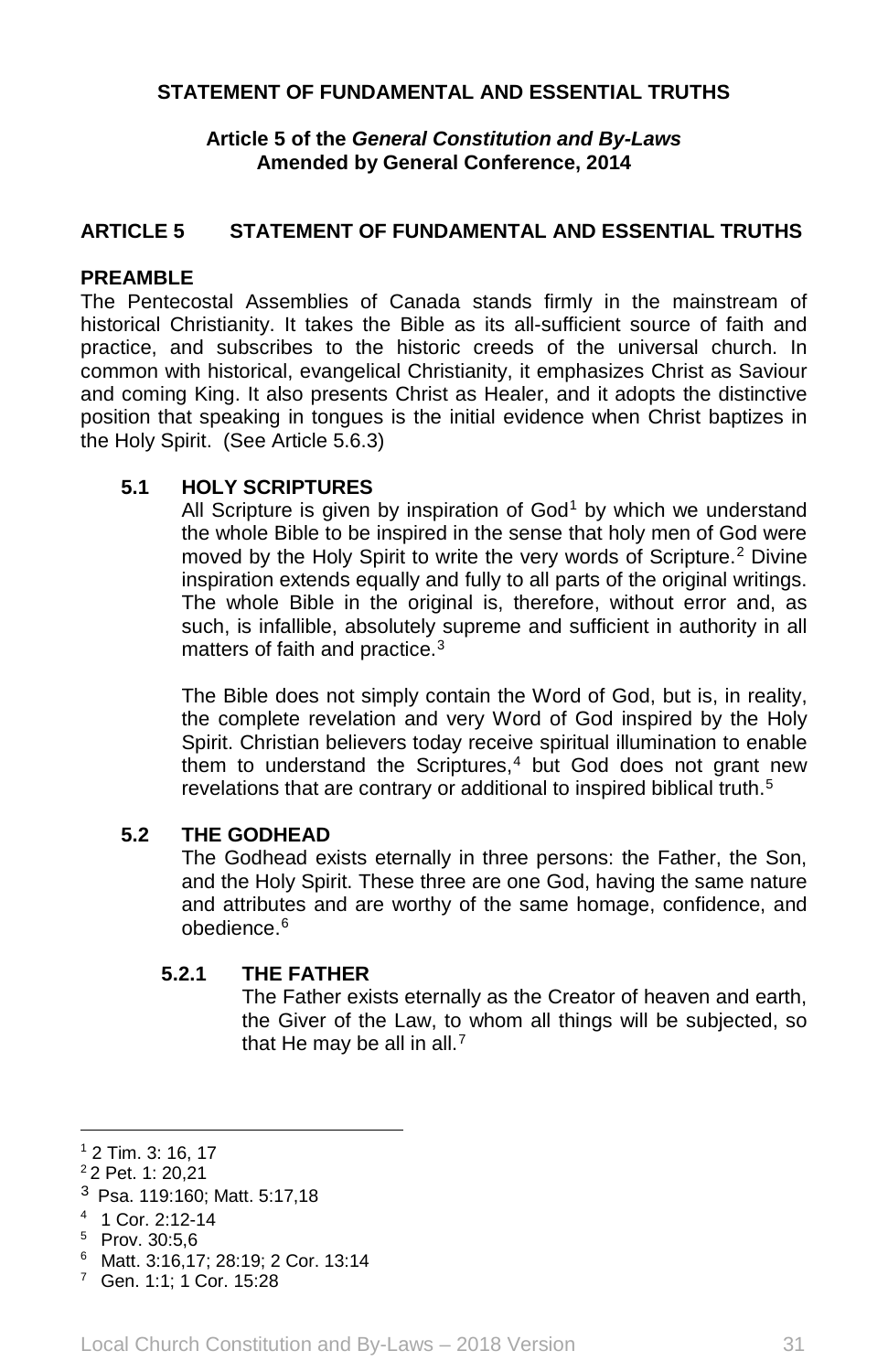# **5.2.2 THE SON**

The Lord Jesus Christ, the eternal and only begotten Son of the Father, is true God and true man. $8$  He was conceived of the Holy Spirit, born of the Virgin Mary,  $9$  and by His sinless life, miracles and teaching, gave full revelation of the Father.<sup>[10](#page-32-2)</sup>

He died upon the cross, the Just for the unjust, as a substitution sacrifice.<sup>[11](#page-32-3)</sup> He rose from the dead.<sup>[12](#page-32-4)</sup> He is now at the right hand of the Majesty on high as our great High Priest.[13](#page-32-5) He will come again to establish His kingdom in righteousness and peace.[14](#page-32-6)

### **5.2.3 THE HOLY SPIRIT**

The Holy Spirit is also God, performing actions and possessing the attributes of the Deity.<sup>[15](#page-32-7)</sup> His personality is shown by the fact that He has personal characteristics and that individuals may relate to Him as a person.<sup>[16](#page-32-8)</sup>

## **5.3 ANGELS**

## **5.3.1 CLASSIFICATION**

Angels were created as intelligent and powerful beings to do the will of God and worship Him.[17](#page-32-9) However, Satan, the originator of sin, fell through pride and was followed by those angels who rebelled against God. These fallen angels or demons are active in opposing the purposes of God.[18](#page-32-10)

Those who remained faithful continue before the throne of God and serve as ministering spirits.<sup>[19](#page-32-11)</sup>

## **5.3.2 THE BELIEVER AND DEMONS**

Demons attempt to thwart God's purposes; however, in Christ, the believer may have complete liberty from the influence of demons.[20](#page-32-12) The believer cannot be possessed by them because the believer's body is the temple of the Holy Spirit in which Christ dwells as Lord.<sup>[21](#page-32-13)</sup>

 $\overline{\phantom{a}}$ 

<span id="page-32-0"></span><sup>8</sup> John 1:1,14; 10:30,17; Phil. 2:6,7; Heb. 1:8

<span id="page-32-1"></span><sup>9</sup> Luke 1:26-35

<span id="page-32-2"></span><sup>10</sup> John 12:49; Acts 2:22; 2 Cor. 5:21; Heb. 7:26

<span id="page-32-3"></span><sup>11</sup> Rom. 5:6,8; 1 Cor. 15:3; 1Pet. 3:18

<span id="page-32-4"></span><sup>12</sup> Matt. 28:6; 1 Cor. 15:4,20

<span id="page-32-5"></span><sup>13</sup> Acts 1:9-11; 2:33; Heb. 8:1

<span id="page-32-6"></span><sup>14</sup> Matt. 25:31

<span id="page-32-7"></span><sup>15</sup> Acts 5:3,4

<span id="page-32-8"></span><sup>16</sup> John 16:13-14

<span id="page-32-9"></span><sup>17</sup> Psa. 103:20; Rev. 5:11,12

<span id="page-32-10"></span><sup>18</sup> Isa. 14:12-17, Eze. 28:11-19; Eph. 6:11-12; 1Tim. 4:1; Jude 6

<span id="page-32-11"></span><sup>19</sup> Heb. 1:14

<span id="page-32-12"></span><sup>20</sup> Heb. 2:14; 1 John 3:8; 4:1-4

<span id="page-32-13"></span><sup>21</sup> Matt. 6:24; 1 Cor. 6:19,20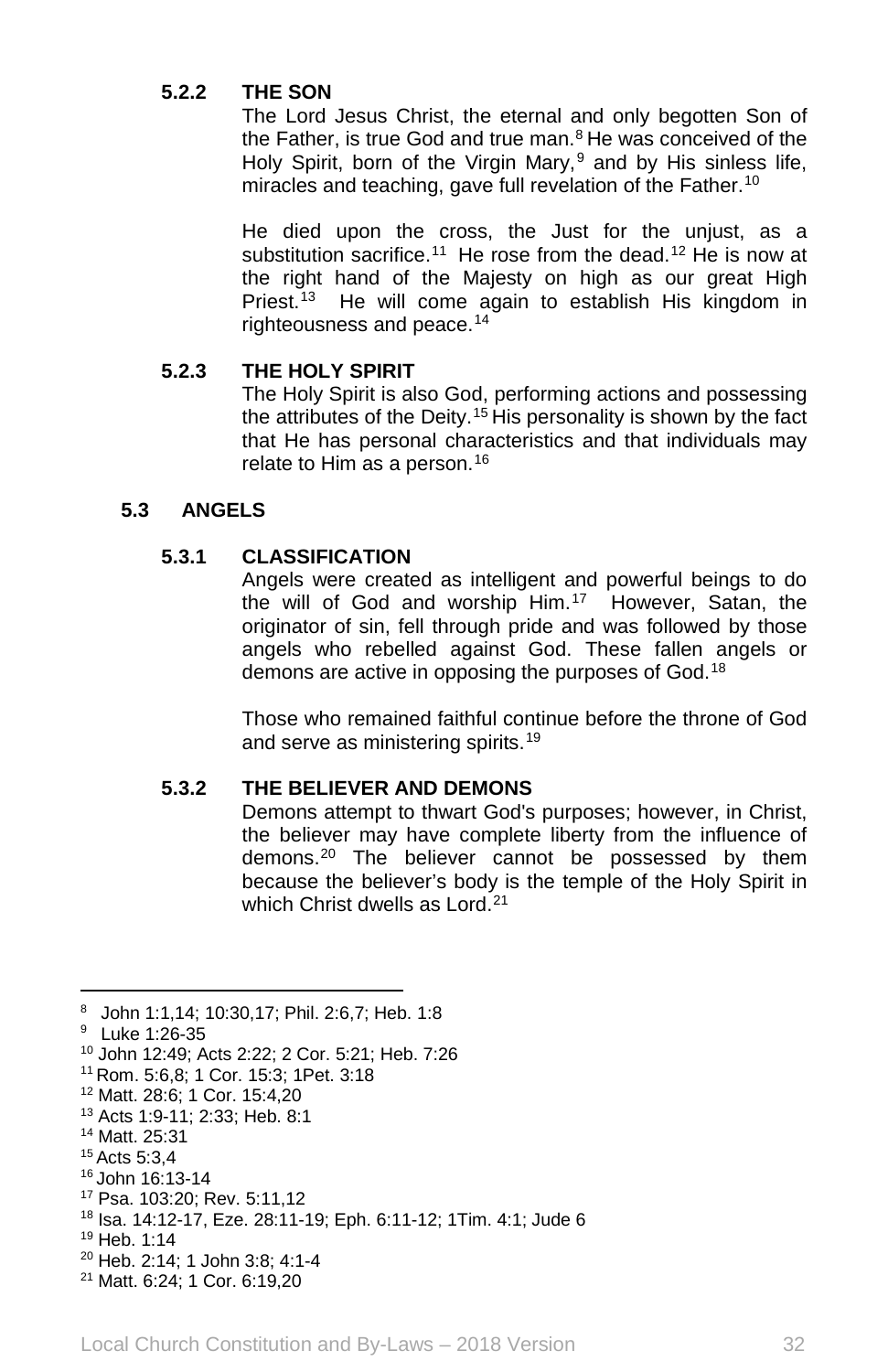# **5.4 HUMANITY**

Humans were originally created in the image and likeness of God.<sup>[22](#page-33-0)</sup> They fell through sin and, as a consequence, incurred both spiritual and physical death.<sup>[23](#page-33-1)</sup> Spiritual death and the depravity of human nature have been transmitted to the entire human race<sup>[24](#page-33-2)</sup> with the exception of the Man Christ Jesus.<sup>[25](#page-33-3)</sup> Humans can be saved only through the atoning work of the Lord Jesus Christ.[26](#page-33-4)

# **5.5 SALVATION**

## **5.5.1 ATONEMENT OF CHRIST**

Salvation has been provided for all people through the sacrifice of Christ upon the cross. $27$  It is the only perfect redemption and substitution atonement for all the sins of the world, both original and actual. His atoning work has been proven by His resurrection from the dead.<sup>[28](#page-33-6)</sup> Those who repent and believe in Christ are born again of the Holy Spirit and receive eternal life.<sup>[29](#page-33-7)</sup> Furthermore, in the atonement, divine healing was provided for all believers.[30](#page-33-8)

### **5.5.2 REPENTANCE AND FAITH**

A person can be born again only through faith in Christ. Repentance, a vital part of believing, is a complete change of mind wrought by the Holy Spirit,  $31$  turning a person to God from sin.

### **5.5.3 REGENERATION**

Regeneration is a creative work of the Holy Spirit by which a person is born again and receives spiritual life.<sup>[32](#page-33-10)</sup>

#### **5.5.4 JUSTIFICATION**

Justification is a judicial act of God by which the sinner is declared righteous solely on the basis of their acceptance of Christ as Saviour.<sup>[33](#page-33-11)</sup>

<span id="page-33-0"></span><sup>22</sup> Gen. 1:26, 27; 2:7

- <span id="page-33-2"></span><sup>24</sup> Jer. 17:9; Rom. 3:10-19, 23
- <span id="page-33-3"></span><sup>25</sup> Heb. 7:26

 $\overline{\phantom{a}}$ 

<span id="page-33-4"></span><sup>26</sup> John 14:6; Acts 4:12; 1 Tim. 2:5,6

- <span id="page-33-6"></span><sup>28</sup> Acts 2:36; Rom. 4:25; 1 Cor. 15:14,17,20; Heb. 10:12; 1 John 2:2
- <span id="page-33-7"></span><sup>29</sup> Acts 20:21; 1 Pet. 1:23,25
- <span id="page-33-8"></span><sup>30</sup> Isa. 53:4,5; Matt. 8:16b,17
- <span id="page-33-9"></span><sup>31</sup> Isa. 55:7; Acts 17:30; Gal. 3:22,26; Eph. 2:8; 1 John 5:10-13
- <span id="page-33-10"></span><sup>32</sup> John 3:3b,5b,7; 2 Cor. 5:17,18a; 1 Pet. 1:23
- <span id="page-33-11"></span><sup>33</sup> Rom. 3:24; 4:3-5; 5:1-2

<span id="page-33-1"></span><sup>23</sup> Rom. 5:12; James 1:14,15

<span id="page-33-5"></span><sup>27</sup> Isa. 53:3-6; John 12:32,33; 1 Pet. 2:24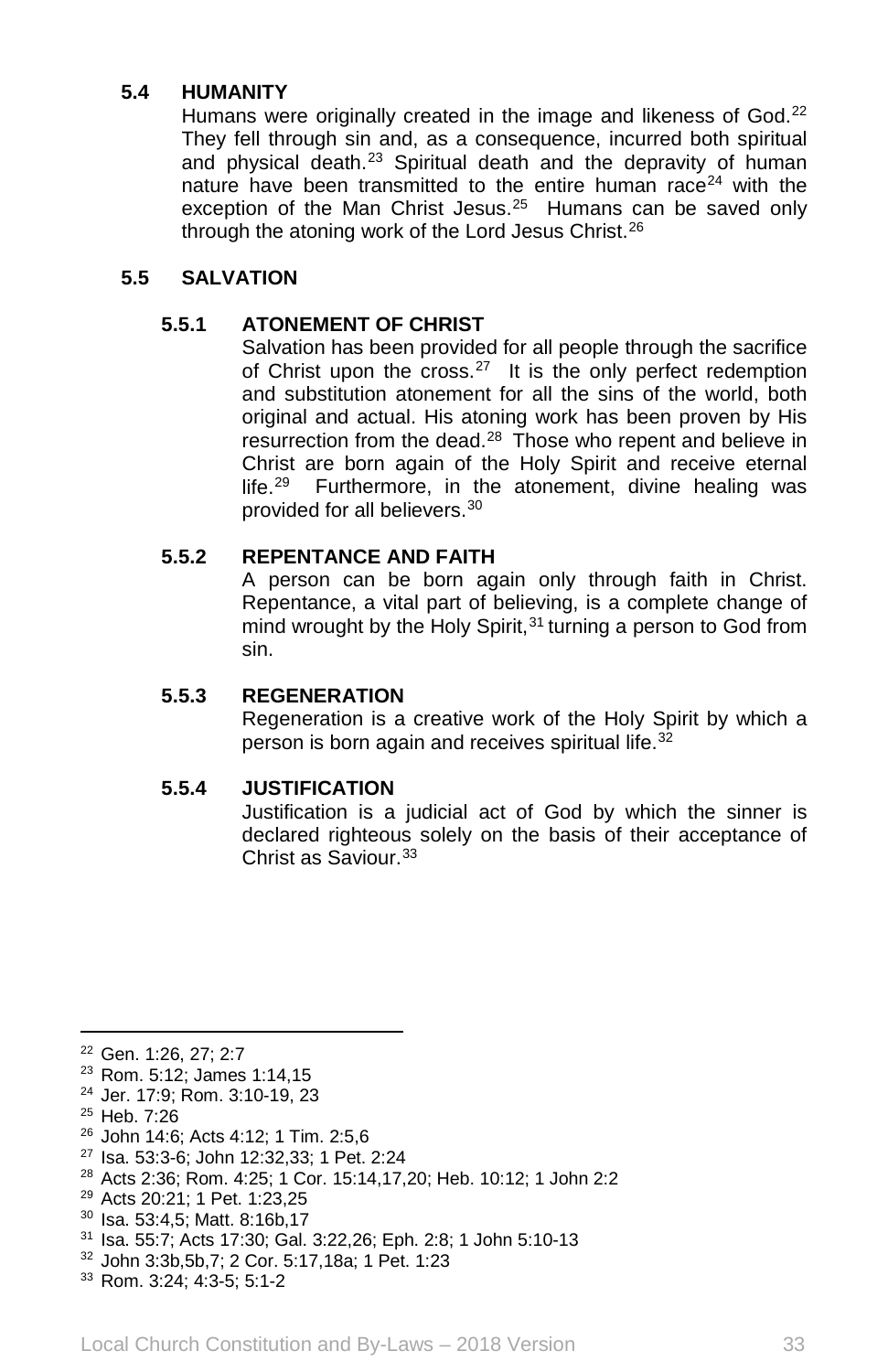# **5.6 THE CHRISTIAN EXPERIENCE**

# **5.6.1 ASSURANCE**

Assurance of salvation is the privilege of all who are born again by the Spirit through faith in Christ,  $34$  resulting in love, gratitude and obedience toward God.

# **5.6.2 SANCTIFICATION**

Sanctification is dedication to God and separation from evil.<sup>[35](#page-34-1)</sup> In experience it is both instantaneous<sup>[36](#page-34-2)</sup> and progressive.<sup>37</sup> It is produced in the life of the believer by the appropriation of the power of Christ's blood and risen life through the person of the Holy Spirit;<sup>38</sup> He draws the believer's attention to Christ, teaches them through the Word and produces the character of Christ within them. $3\overline{9}$  Believers who sin must repent and seek forgiveness through faith in the cleansing blood of Jesus Christ<sup>[40](#page-34-6)</sup>

# **5.6.3 BAPTISM IN THE HOLY SPIRIT**

The baptism in the Holy Spirit is an experience in which believers yield control of themselves to the Holy Spirit.<sup>[41](#page-34-7)</sup> Through this the believer comes to know Christ in a more intimate way<sup>[42](#page-34-8)</sup> and receives power to witness and grow spiritually.<sup>[43](#page-34-9)</sup> Believers should earnestly seek the baptism in the Holy Spirit according to the command of our Lord Jesus Christ.[44](#page-34-10) The initial evidence of the baptism in the Holy Spirit is speaking in other tongues as the Spirit gives utterance.<sup>[45](#page-34-11)</sup> This experience is distinct from and subsequent to the experience of the new birth [46](#page-34-12)

## **5.6.4 THE GIFTS OF THE SPIRIT**

The gifts of the Spirit are supernatural abilities given by God through the exercising of which believers are enabled to minister effectively and directly in particular situations.<sup>47</sup> They serve the dual function of building up the church and of demonstrating the presence of God within His church.<sup>[48](#page-34-14)</sup>

 $\overline{a}$ 

<span id="page-34-5"></span><sup>39</sup> 1 Cor. 13; Gal. 5:22, 23; 2 Pet. 1:3-4

<span id="page-34-8"></span><sup>42</sup> John 16:13-15

- <span id="page-34-10"></span><sup>44</sup> Luke 24:49; Acts 1:4, 8
- <span id="page-34-11"></span><sup>45</sup> Acts 2:4; 10:46; 19:6
- <span id="page-34-12"></span><sup>46</sup> Acts 8:12-17; 10:44-46
- <span id="page-34-13"></span><sup>47</sup> 1 Cor. 12:4-11
- <span id="page-34-14"></span><sup>48</sup> 1 Cor. 12:7; 14:12, 24-25

<span id="page-34-0"></span><sup>34</sup> John 10:27-29; Rom. 8:35-39

<span id="page-34-1"></span><sup>35</sup> 2 Cor. 6:14; 7:1

<span id="page-34-2"></span><sup>36</sup> John 17:17,19; Heb. 10:10,14

<span id="page-34-3"></span><sup>37</sup> I Thes. 5:23; 2 Tim. 2:19-22; 1 Pet. 1:14-16

<span id="page-34-4"></span><sup>38</sup> Rom. 6:11,13,14,18

<span id="page-34-6"></span><sup>40</sup> 1 John 1:9; 2:1-2

<span id="page-34-7"></span><sup>41</sup> Matt. 3:11; Acts 1:5; Eph. 5:18

<span id="page-34-9"></span><sup>43</sup> Acts 1:8; 2 Cor. 3:18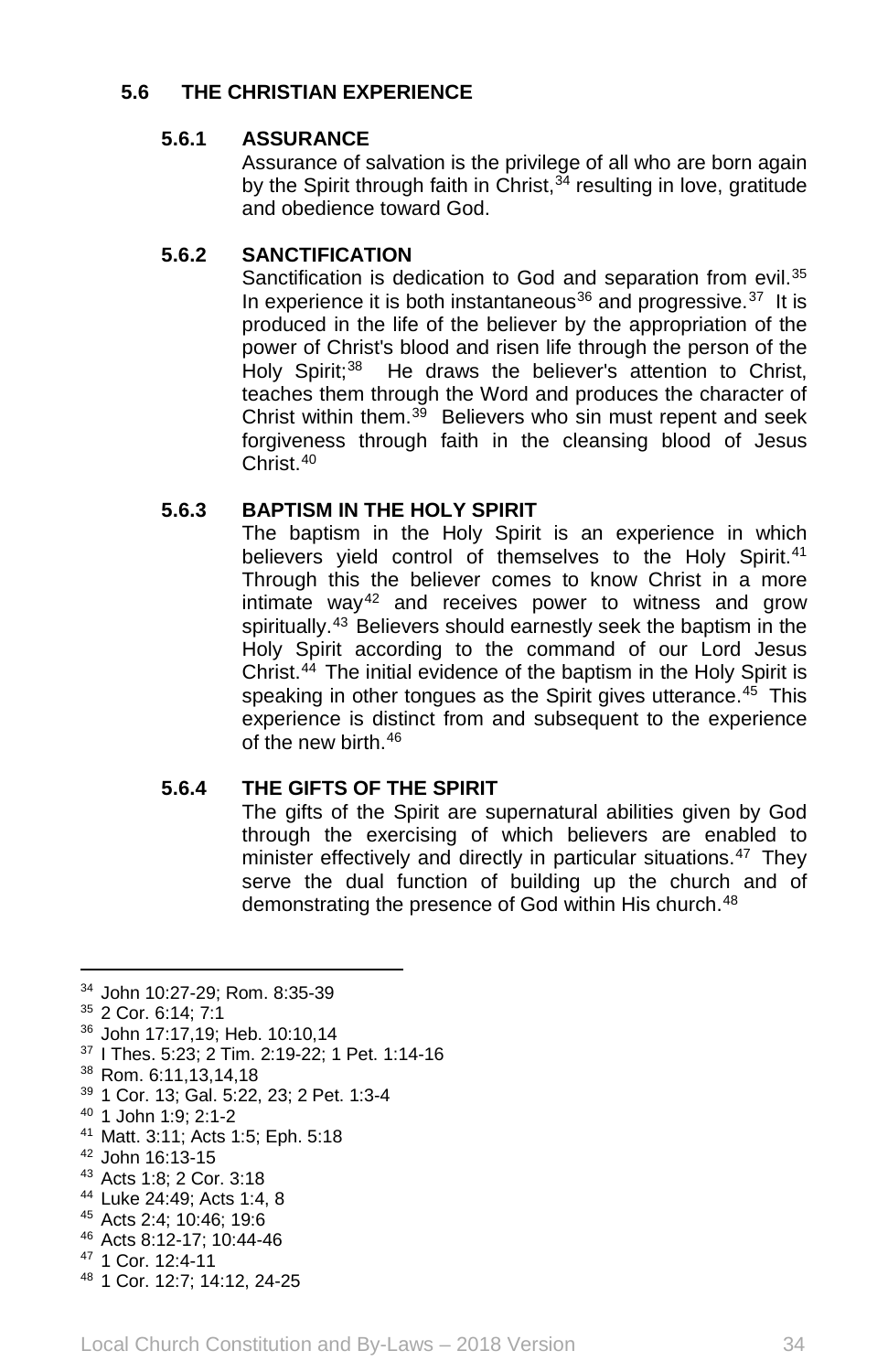### **5.6.5 DIVINE HEALING**

Divine healing provided in the atonement of Christ<sup>[49](#page-35-0)</sup> is the privilege of all believers. Prayer for the sick and gifts of healing are encouraged and practised.[50](#page-35-1)

### **5.7 THE CHURCH**

### **5.7.1 THE UNIVERSAL CHURCH**

All who are born again are members of the universal church, which is the Body and Bride of Christ.<sup>[51](#page-35-2)</sup>

### **5.7.2 THE LOCAL CHURCH**

#### **5.7.2.1 PURPOSE**

The local church is a body of believers in Christ who have joined together to function as a part of the universal church.[52](#page-35-3) The local church is ordained by God and provides a context in which believers corporately worship God<sup>[53](#page-35-4)</sup>, observe the ordinances of the church, are instructed in the faith and are equipped for the evangelization of the world.<sup>[54](#page-35-5)</sup>

# **5.7.2.2 ORDINANCES**

#### **5.7.2.2.1 THE LORD'S SUPPER**

The Lord's Supper is a symbol, memorial and proclamation of the suffering and death of our Lord Jesus Christ. This ordinance of communion is to be participated in by believers until Christ's return.<sup>[55](#page-35-6)</sup>

### **5.7.2.2.2 WATER BAPTISM**

Water baptism signifies the believer's identification with Christ in His death, burial and resurrection and is practised by immersion.<sup>[56](#page-35-7)</sup>

#### **5.7.2.3 MINISTRY**

A divinely called and ordained ministry is the provision of the Lord to give leadership to the church as it fulfils its purposes.[57](#page-35-8)

 $\overline{\phantom{a}}$ 

<span id="page-35-0"></span><sup>49</sup> Matt. 8:16,17

<span id="page-35-1"></span><sup>50</sup> 1 Cor. 12:28-30; James 5:14

<span id="page-35-2"></span><sup>51</sup> 1 Cor. 12:13; Eph. 5:25b; Col. 1:18; 1 Tim. 3:15

<span id="page-35-3"></span><sup>52</sup> Acts 14:23; 1 Cor. 16:19

<span id="page-35-4"></span><sup>53</sup> John 4:23; Acts 20:7

<span id="page-35-5"></span><sup>54</sup> Acts 1:8; 11:19-24; 2 Tim. 2:2; 1 Pet. 5:2

<span id="page-35-6"></span><sup>55</sup> Matt. 26:26-28; 1 Cor. 10:16-17; 11:23-26

<span id="page-35-7"></span><sup>56</sup> Matt. 28:19; Mark 16:15-16; Acts 2:38, 41; 8:36-39; Rom. 6:3-5

<span id="page-35-8"></span><sup>57</sup> Acts 6:2b-4c; 13:2-4a; 14:23; Eph. 4:8, 11-13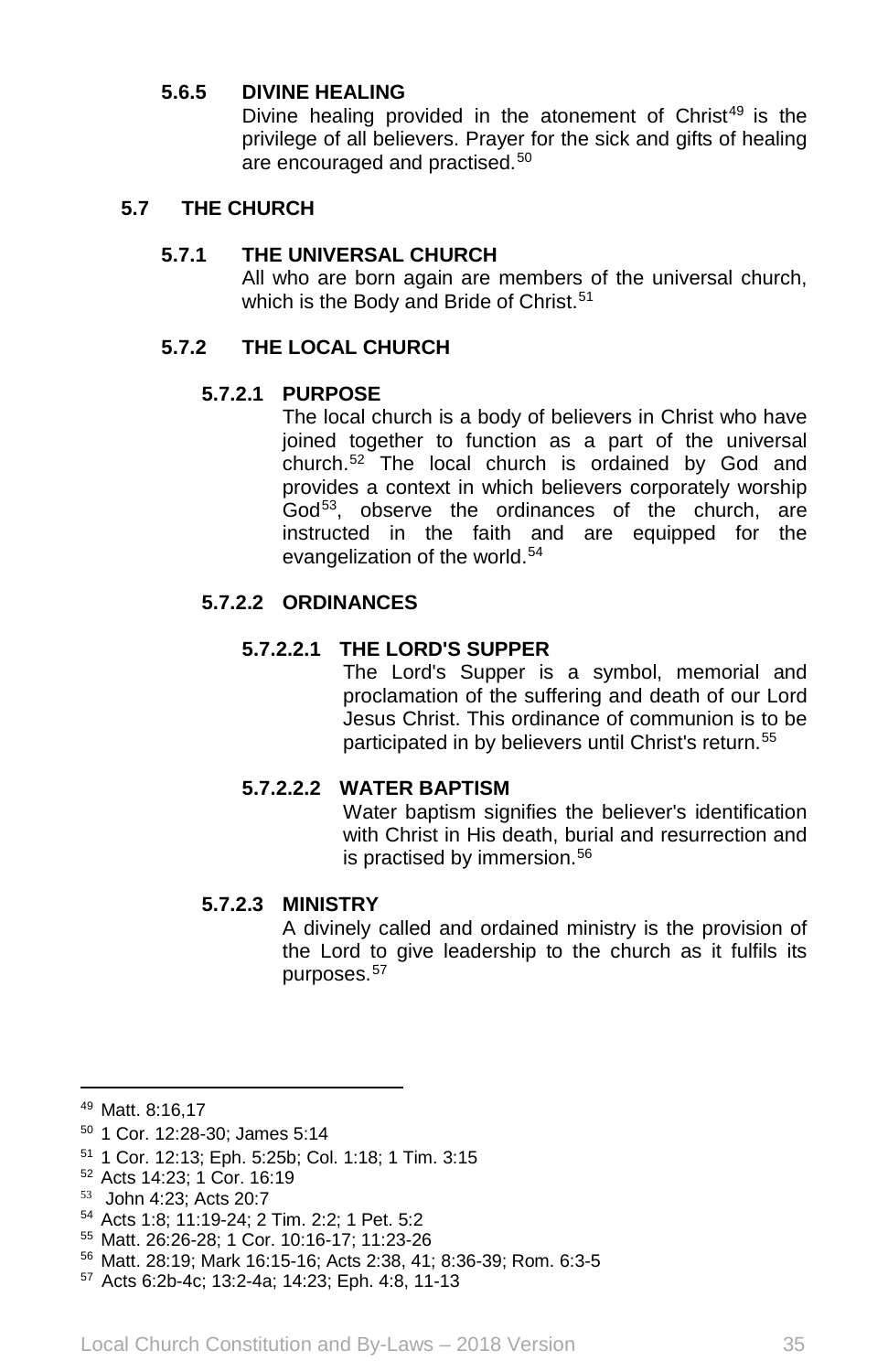# **5.8 THE END OF TIME**

## **5.8.1 THE PRESENT STATE OF THE DEAD**

At death the souls of believers pass immediately into the presence of Christ,<sup>[58](#page-36-0)</sup> and these remain in constant bliss until the resurrection of the glorified body.<sup>[59](#page-36-1)</sup> The souls of unbelievers remain after death conscious of condemnation<sup>[60](#page-36-2)</sup> until the final bodily resurrection and judgment of the unjust.<sup>[61](#page-36-3)</sup>

### **5.8.2 THE RAPTURE**

The rapture, the blessed hope of the church, is the imminent coming of the Lord in the air to receive to Himself His own, both the living who shall be transformed, and the dead in Christ who shall be resurrected. $62$  This event takes place before the wrath of God is poured out during the tribulation. Believers then will appear before the judgment seat of Christ to be judged according to faithfulness in Christian service.<sup>[63](#page-36-5)</sup>

### **5.8.3 THE TRIBULATION**

The tribulation will be a time of judgment on the whole earth.<sup>[64](#page-36-6)</sup> During this period the Antichrist will emerge to offer false hope to the nations.<sup>[65](#page-36-7)</sup>

### **5.8.4 THE SECOND COMING OF CHRIST**

The return of Christ to earth in power and great glory will conclude the great tribulation with the victory at Armageddon, $66$ the defeat of Antichrist and the binding of Satan.<sup>[67](#page-36-9)</sup> Christ will introduce the millennial age, $68$  restore Israel to her own land, lift the curse which now rests upon the whole creation, and bring the whole world to the knowledge of God.<sup>[69](#page-36-11)</sup>

#### **5.8.5 THE FINAL JUDGMENT**

There will be a final judgment in which the unbelieving dead will be raised and judged at the great white throne, according to their works.<sup>[70](#page-36-12)</sup>

The beast and false prophet, the devil and his angels, and whoever is not found in the Book of Life, shall be cast into the

l

- <span id="page-36-6"></span><sup>64</sup> Matt. 24:15, 21-22; 1 Thess. 5:1-3
- <span id="page-36-7"></span><sup>65</sup> 2 Thess. 2:3-12; Rev. 13:11-18
- <span id="page-36-8"></span><sup>66</sup> Matt. 24:27, 30; Luke 17:24, 26-30

<span id="page-36-0"></span><sup>58</sup> 2 Cor. 5:8; Phil. 1:21, 23-24

<span id="page-36-1"></span><sup>59</sup> Rom 8:22-23; 1 Cor. 15:42-44; 2 Cor. 5:1,4b

<span id="page-36-2"></span><sup>60</sup> Luke 16:22-31; John 3:36

<span id="page-36-3"></span><sup>61</sup> Dan.12:2; John 5:28-29; 2 Thess. 1:7-10; Rev 20:11-15

<span id="page-36-4"></span><sup>62</sup> 1 Cor. 15:51-57; Phil. 3:20-21; 1 Thess. 4:13-18; Titus 2:13

<span id="page-36-5"></span><sup>63</sup> Rom. 14:10-12; 1 Cor 3:11-15; 2 Cor. 5:9-10

<span id="page-36-9"></span><sup>67</sup> Rev. 16:12-16; 17:8, 12-14; 19:11-20

<span id="page-36-10"></span><sup>68</sup> Psa. 2:6-12; Dan. 2:44-45; Luke 22:29-30; Rev. 3:21; 20:6

<span id="page-36-11"></span><sup>69</sup> Isa. 1:24-27; 2:1-4; Zech. 14:3,4,9; Rom. 8:19-23; Rev. 22:3

<span id="page-36-12"></span><sup>70</sup> Dan. 7:9-10; John 12:48; Rom. 2:2,6,11,16; Rev. 14:9-11; 20:11-15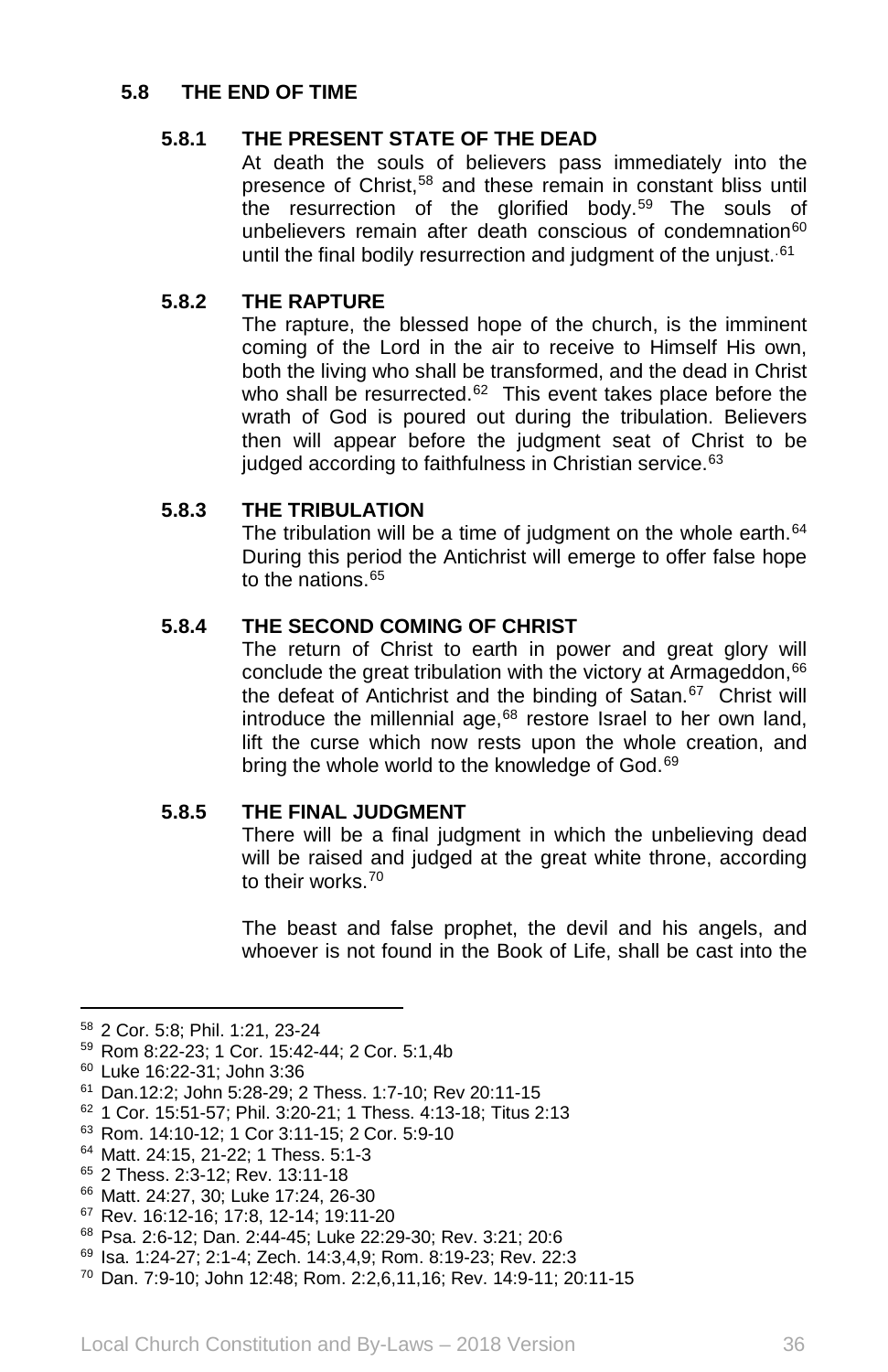lake of fire, not to annihilation but to everlasting punishment, which is the second death <sup>[71](#page-37-0)</sup>

#### **5.8.6 THE ETERNAL STATE OF THE RIGHTEOUS**

The righteous will share the glory of God in the new heaven and the new earth for eternity.<sup>[72](#page-37-1)</sup>

## **5.9 POSITIONS AND PRACTICES**

## **5.9.1 MARRIAGE AND THE FAMILY**

Marriage is a provision of God wherein one man and one woman to the exclusion of all others enter into a lifelong relationship<sup>[73](#page-37-2)</sup> through a marriage ceremony that is recognized by the church and legally sanctioned by the state.

Marriage establishes a "one-flesh" relationship<sup>[74](#page-37-3)</sup> that goes beyond a physical union and is more than either a temporary relationship of convenience intended to provide personal pleasure or a contract that binds two people together in a legal partnership. Marriage establishes an emotional and spiritual oneness that enables both partners to respond to the spiritual, physical and social needs of the other.<sup>[75](#page-37-4)</sup> It provides the biblical context for the procreation of children.

Marriage is to be an exclusive relationship that is maintained in purity.<sup>76</sup> It is intended by God to be a permanent relationship. It is a witness to the world of the relationship between Christ and His church[.77](#page-37-6)

Marriage requires a commitment of love, perseverance and faith. Because of its sanctity and permanence, marriage should be treated with seriousness and entered into only after counsel and prayer for God's guidance. Christians should marry only those who are believers.<sup>78</sup> An individual who becomes a believer after marriage should remain with his/her partner in peace, and should give witness to the Gospel in the home.[79](#page-37-8)

The Bible holds family life as a position of trust and responsibility. The home is a stabilizing force in society, a place of nurture, counsel, and safety for children.<sup>[80](#page-37-9)</sup>

 $\overline{a}$ 

<span id="page-37-0"></span><sup>71</sup> Matt. 25:41b; Jude 6; Rev. 20:10,15; 21:8

<span id="page-37-1"></span><sup>72</sup> Matt. 13:43; John 17:24; 2 Pet. 3:13; Heb. 11:10; Rev. 21:1-2, 10, 22-23

<span id="page-37-2"></span><sup>73</sup> Gen. 2:24; Matt. 19:6

<span id="page-37-3"></span><sup>74</sup> Matt. 19:5; Mal. 2:15

<span id="page-37-4"></span><sup>75</sup> Gen. 2:18; 1 Cor. 7:2-5; Heb. 13:4

<span id="page-37-5"></span><sup>76</sup> Eph. 5:3, 26, 27

<span id="page-37-6"></span><sup>77</sup> Eph. 5:25, 31, 32

<span id="page-37-7"></span><sup>78</sup> 2 Cor. 6:1, 14, 15

<span id="page-37-8"></span><sup>79</sup> 1 Cor. 7:12-14, 16

<span id="page-37-9"></span><sup>80</sup> Eph. 6:4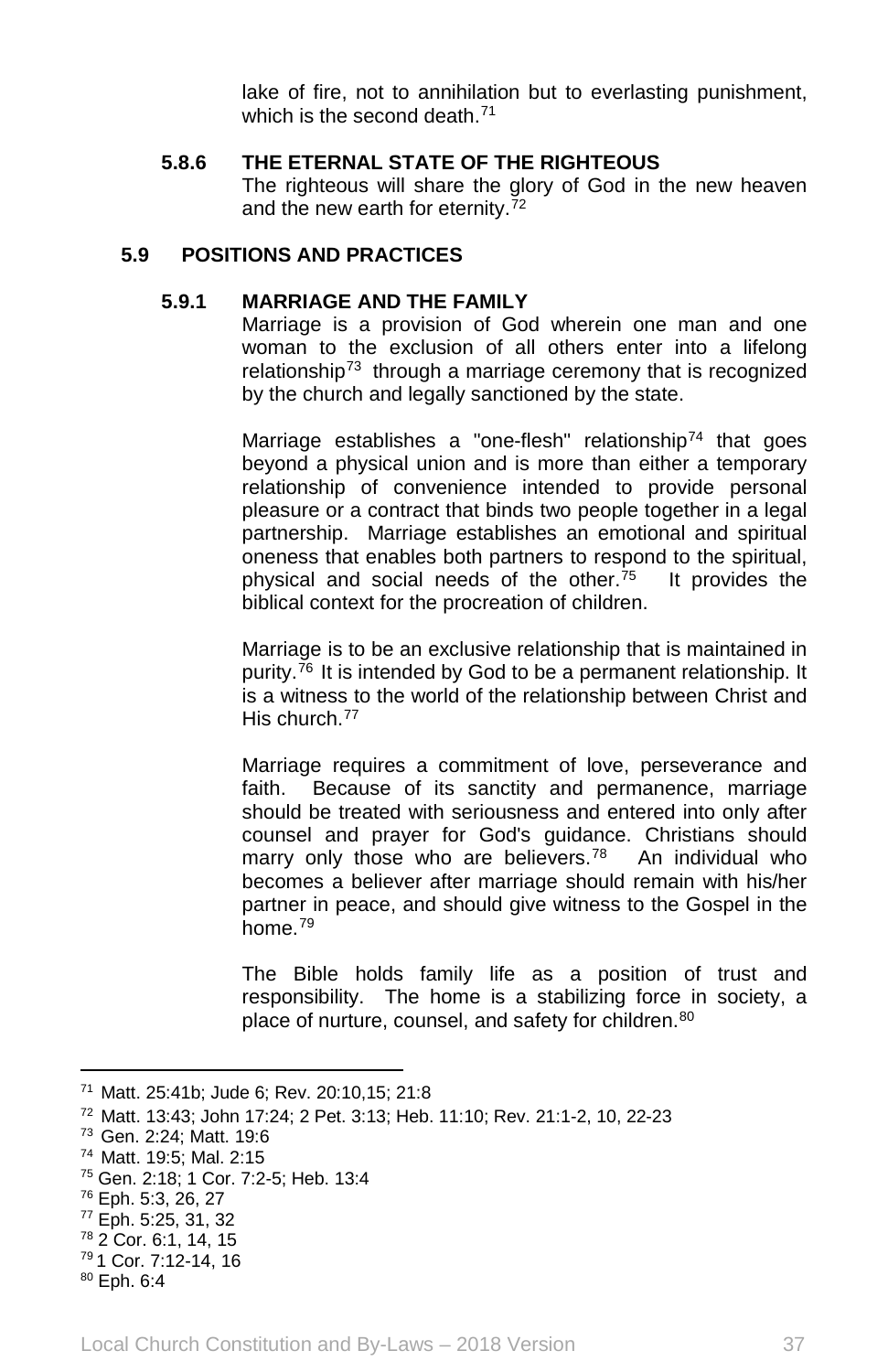Marriage can only be broken by *porneia*, which is understood as marital unfaithfulness $81$  involving adultery, homosexuality, or incest. While the Scriptures give evidence that the marriage vow and "one-flesh" union are broken by such acts and therefore recognize the breaking of the marriage relationship, the Scriptures do recommend that the most desirable option would be reconciliation.<sup>[82](#page-38-1)</sup>

#### **5.9.2 DIVORCE**

We believe that divorce is not God's intention. It is God's concession to the "hardness of men's hearts." [83](#page-38-2)

We, therefore, discourage divorce by all lawful means and teaching. Our objective is reconciliation and the healing of the marital union wherever possible. Marital unfaithfulness should not be considered so much an occasion or opportunity for divorce but rather an opportunity for Christian grace, forgiveness, and restoration. Divorce in our society is a termination of a marriage through a legal process authorized by the State. While the Church recognizes this legal process as an appropriate means to facilitate the permanent separation of spouses, the Church restricts the idea of divorce, in the sense of dissolution of marriage, to reasons specified in Scripture.

The weight of the biblical record is negative and the explicit statement is made, "God hates divorce."[84](#page-38-3) Divorce is more than an action of the courts which breaks the legal contract between partners in a marriage. It is also the fracture of a unique human relationship between a male and a female. Divorce has profound consequences for the children. Divorce is evidence of the sinful nature expressed in human failure. Jesus gives one explicit cause for the dissolution of marriage: *porneia* or marital unfaithfulness.

Where all attempts at reconciliation have failed and a divorce has been finalized, we extend Christ's love and compassion.

#### **5.9.3 REMARRIAGE**

Remarriage is the union, legally sanctioned by the State, of one man and one woman, one or both of whom have been previously married. It is regarded as acceptable in Scripture in the event of the death of a former spouse. It is also regarded as acceptable if there has been sexual immorality on the part of the former partner or if the former partner has remarried.

 $\overline{\phantom{a}}$ 

<span id="page-38-0"></span><sup>81</sup> Matt. 5:32; 19:9

<span id="page-38-1"></span><sup>82</sup> Eph. 4:32

<span id="page-38-2"></span><sup>83</sup> Matt. 19:8

<span id="page-38-3"></span><sup>84</sup> Mal. 2:16